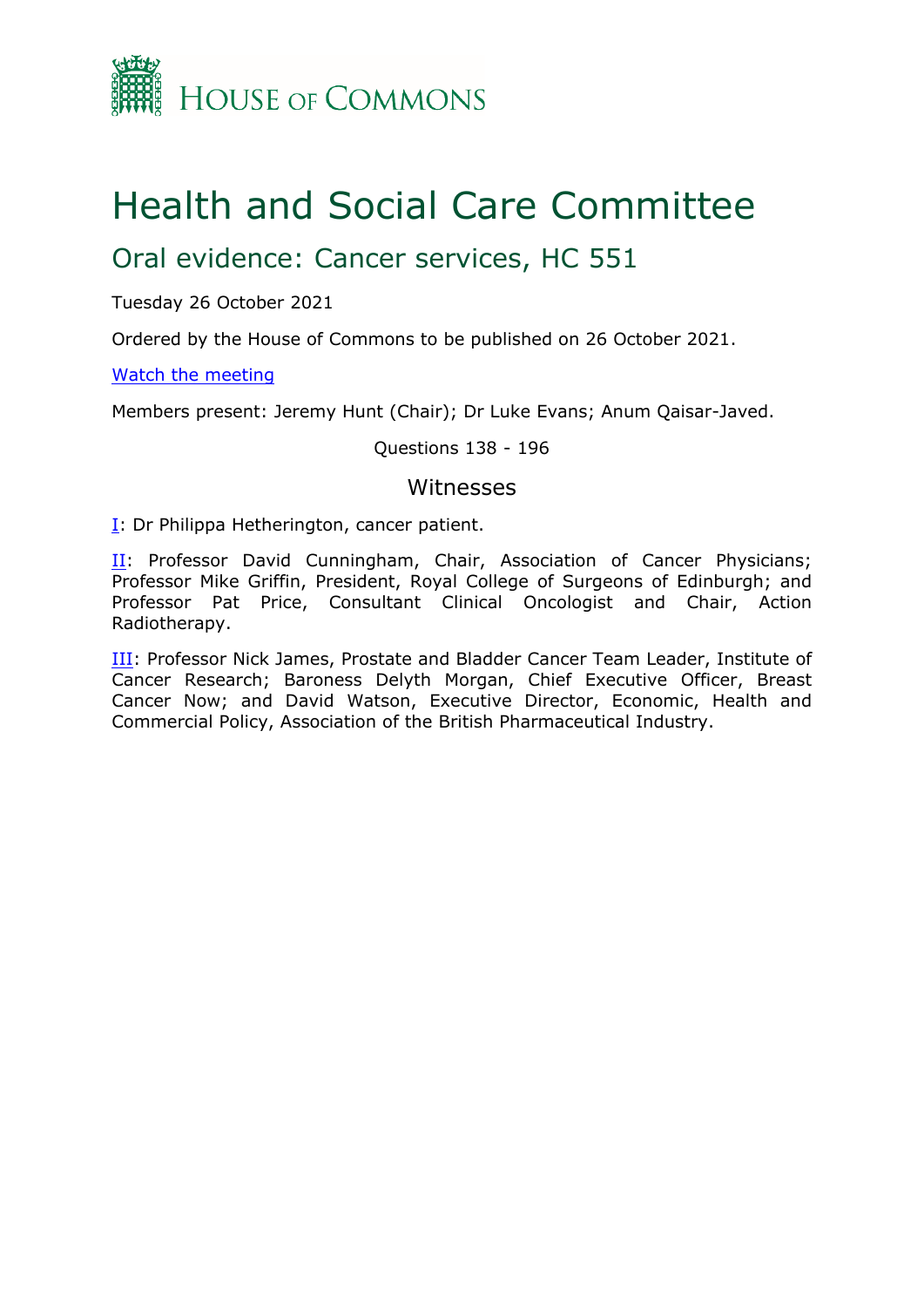

# <span id="page-1-0"></span>Examination of witness

Witness: Dr Philippa Hetherington.

**Chair:** Good morning. Welcome to the third session of the Health and Social Care Committee's inquiry into cancer services. Today we are focusing on the question of whether NHS patients are able to access the latest drugs and treatments, and what role science and innovation can play in helping us to bridge the gap in survival rates between the UK and countries such as Australia and Denmark.

To discuss the role of science and innovation, we will be joined later by Baroness Morgan from Breast Cancer Now, David Watson of the Association of the British Pharmaceutical Industry and Professor Nick James of the Institute of Cancer Research.

First, we want to look at the more tangible question of whether NHS patients are able to access currently available treatments. We have Professor Mike Griffin from the Royal College of Surgeons of Edinburgh, Professor Pat Price from Imperial College London and Professor David Cunningham from the Royal Marsden.

Before we hear from them, we will set the scene by hearing from Philippa Hetherington, who is a cancer patient. She will be asked some questions about her treatment by my colleague Anum.

Q138 **Anum Qaisar-Javed:** Hello, Dr Hetherington. Thank you so much for joining us this morning. Can you tell us a bit about your experiences, please? We can then go on to talk about how those impacted on your access to treatment for cancer through the NHS.

*Dr Hetherington:* No problem. I have stage 4 metastatic breast cancer. I was first diagnosed with primary breast cancer in March 2019. I was treated at the Churchill Hospital in Oxford. I went through the standard of care treatment for that. About a year after I finished that treatment, I was diagnosed with metastatic spread. The cancer had moved to my lungs and the lymph nodes in my chest.

Initially, we thought that the cancer was the same as my original cancer, which was what is called hormone-positive breast cancer, the most common type. Although people definitely die of hormone-positive breast cancer, it is the more treatable type, but we found out from a biopsy that the cancer had mutated to what is called triple-negative breast cancer, which is the hardest to treat and has the worst prognosis once it has gone to stage 4.

Triple-negative breast cancer is usually treated only by chemotherapy. That is the only treatment. Different kinds of chemotherapies are used, and none of them has a particularly high success rate. You just cycle through the different ones, hoping to get a bit of time out of each of them before they stop working.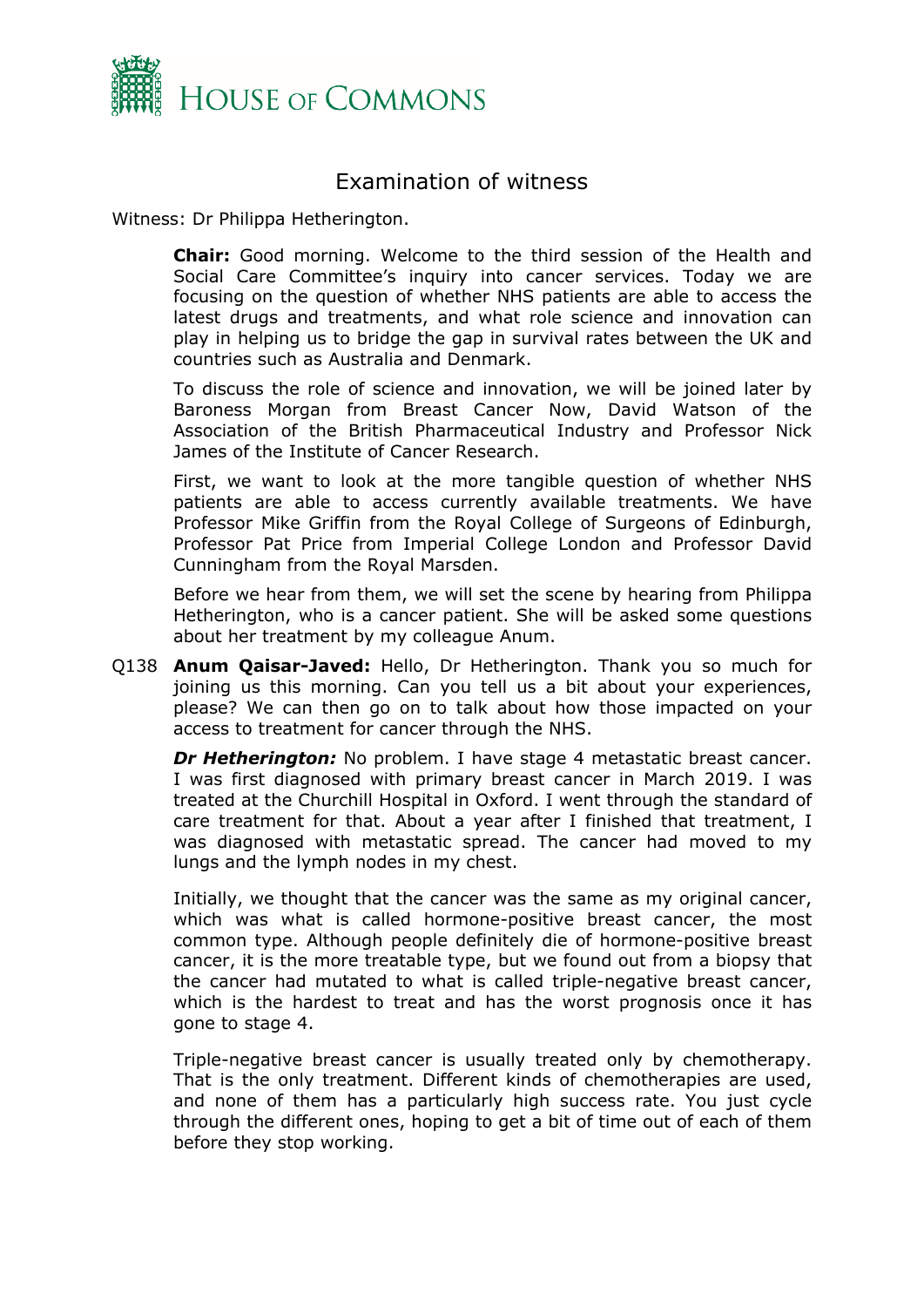

Obviously, it was pretty devastating. I found out that my cancer had mutated and would need quite different kinds of treatment than I expected in December 2020 to January 2021, right as the second wave of Covid was peaking. I had some treatment obstacles as a result of that. My oncologist was redeployed to the Covid frontline. I could not get the kind of biopsy that I needed to get more information about my cancer at the time when I needed it. Essentially, at that point my cancer was in my lungs and, of course, all of the lung specialists were taken up with the Covid peak. I definitely had some Covid-related obstacles.

I got on chemotherapy in mid-January. I had been diagnosed in mid-November, so there was quite a delay between when I was rediagnosed and when I went on treatment. Things seemed to be going okay, but my first chemotherapy failed and then I had extensive spread to my brain. A large number of tumours cropped up in my brain. I have had what is called whole-brain radiation for that. I have also had some targeted radiation for it.

I had to pay for the targeted radiation privately out of pocket. I do not fully understand the science of it or the regulations and how they work, but, as I understand it, when you have brain metastases there are certain NHS rules about how many the NHS will treat with what is called targeted radiation, and it is quite a small number. If you go private, they will treat a lot more. I do not think that it is because they take more risks if you go private. My radiation oncologist might correct me, but my understanding is that it is to do with the equipment and the software they have access to if you go private. I do not have private health insurance, so I paid for that out of pocket.

I also paid out of pocket for another drug called Avastin that is approved on the NHS but not funded. Trials show small but none the less improved outcomes for patients with metastatic triple-negative breast cancer if that drug is added to their standard of care chemotherapy. When you have stage 4 cancer, even a small improvement is an improvement in outcomes. I was on that drug with my chemotherapy, and it seemed to be working really well. Unfortunately, I ended up with a blood clot, and you cannot be on that drug with blood clots.

It has been a rollercoaster. At the moment, I am recovering from the targeted radiation I paid for out of pocket, which we hope has gone well. I am back on another chemotherapy—a different one—with my NHS team. I am now in London, at St Bartholomew's Hospital, because it has a specialist team that has a huge amount of knowledge about triplenegative. When I was rediagnosed, I did my research, found out where the best team for my cancer was and had myself moved there.

My team and I very much hope that, if and when my current chemotherapy stops working—it is only a matter of time—my next treatment will be a drug called Trodelvy, which is a very innovative new drug that delivers chemotherapy in a different way and has had a lot of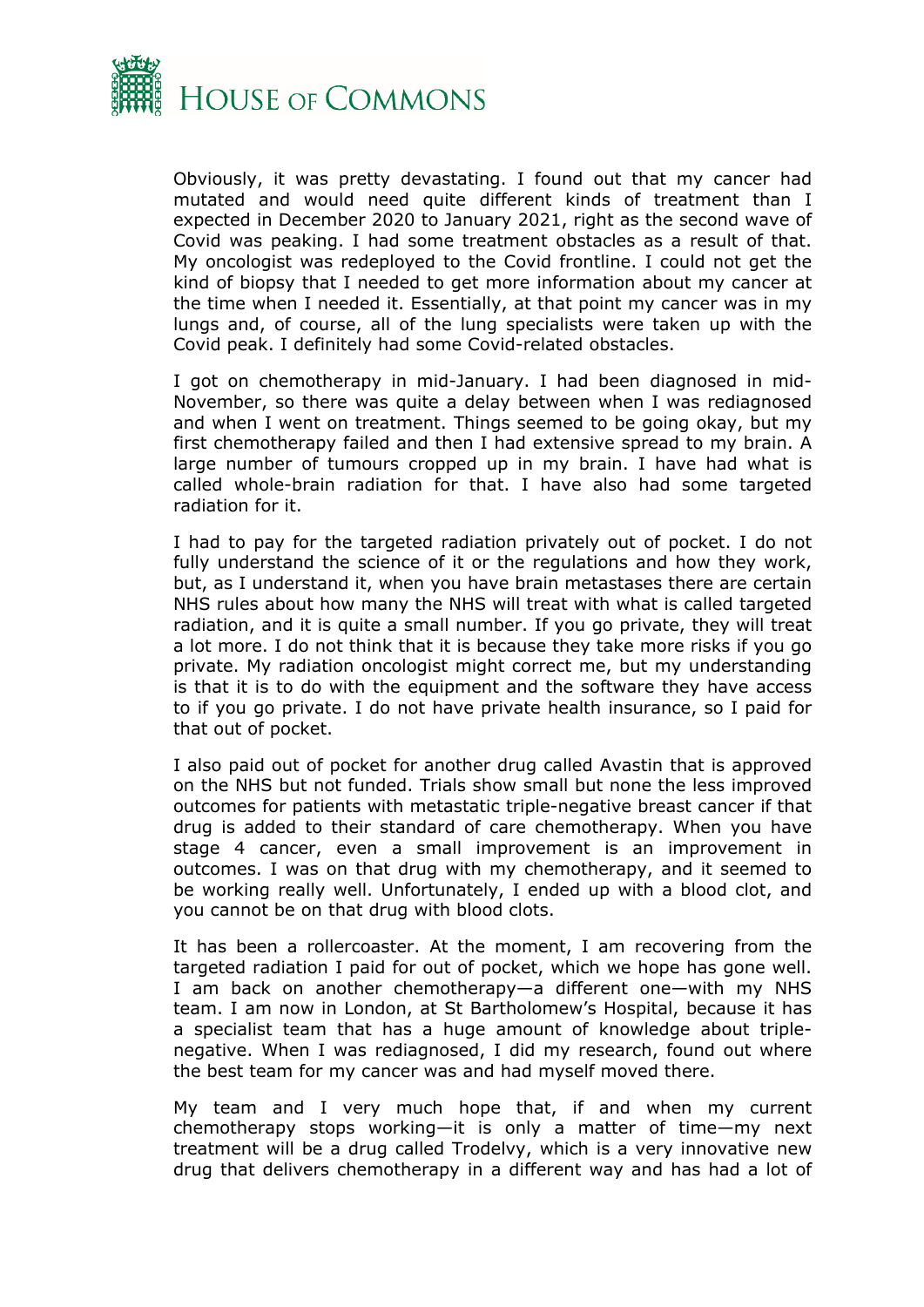

success with triple-negative breast cancer. I could need it in a matter of weeks. We could find out in a matter of weeks that my current chemotherapy is not working, and I could need to pivot to Trodelvy straightaway. At present, because it is not fully funded on the NHS, that is a difficult thing to do.

Q139 **Anum Qaisar-Javed:** Thank you so much for sharing your story with us. You spoke about Covid-related obstacles and the fact that your oncologist was deployed to Covid wards. What kind of experience have you had through the pandemic with this in terms of access to treatment? It sounds as if the pandemic—the lockdowns and the rearrangement of the NHS—has had a significant impact on your care.

**Dr Hetherington:** Yes, I definitely think that it has. I was unlucky enough to be rediagnosed just as the second wave was taking off, so even things that had been planned—when my oncologist said, "We will do this kind of biopsy. We will do this kind of scan. We will do this kind of test"—were basically put on hold as things got more and more intense in the hospitals.

I was very surprised when my oncologist was redeployed. I had understood that cancer services would be somewhat protected. I still saw someone. When she was redeployed, I was on chemotherapy. You have to see someone each chemotherapy cycle, just to make sure that you are coping. I did not see someone in person; I had telephone appointments. A kind of fill-in doctor still called me and said, "Are you coping? Are you able to get out of bed?" They sign you off to have your next cycle.

That person did not know me at all and did not really know about my situation; they were just asking, "How are your side effects going?" For a number of weeks earlier this year, I did not have an oncologist to talk to me about what was happening and, crucially, to be making active plans for my treatment. I asked her, "Were you helping cancer patients with Covid?" She said, "No, I was emptying bedpans." That is my understanding of what happened then.

That was very stressful. There is even the fact that I was told that I had stage 4 cancer over the phone. Obviously, that speaks a bit more to the mental health impact of going through cancer treatment during Covid, not having any in-person appointments and not being able to take people with me to any appointments or treatments. That meant that I was by myself at various points in time—for example, when I was told that the cancer had spread to my brain—which was very difficult.

The huge stress at the beginning was that in order to be eligible for immunotherapy on the NHS for my kind of breast cancer you have to have it first line, at your first treatment, and you have to be checked for a particular biomarker. For that, you have to have a certain kind of biopsy, but they could not give me that biopsy. They said, "The lung surgeons who would need to do that biopsy are taken up with Covid. There is no way that we will be able to fit you in for one for a month, for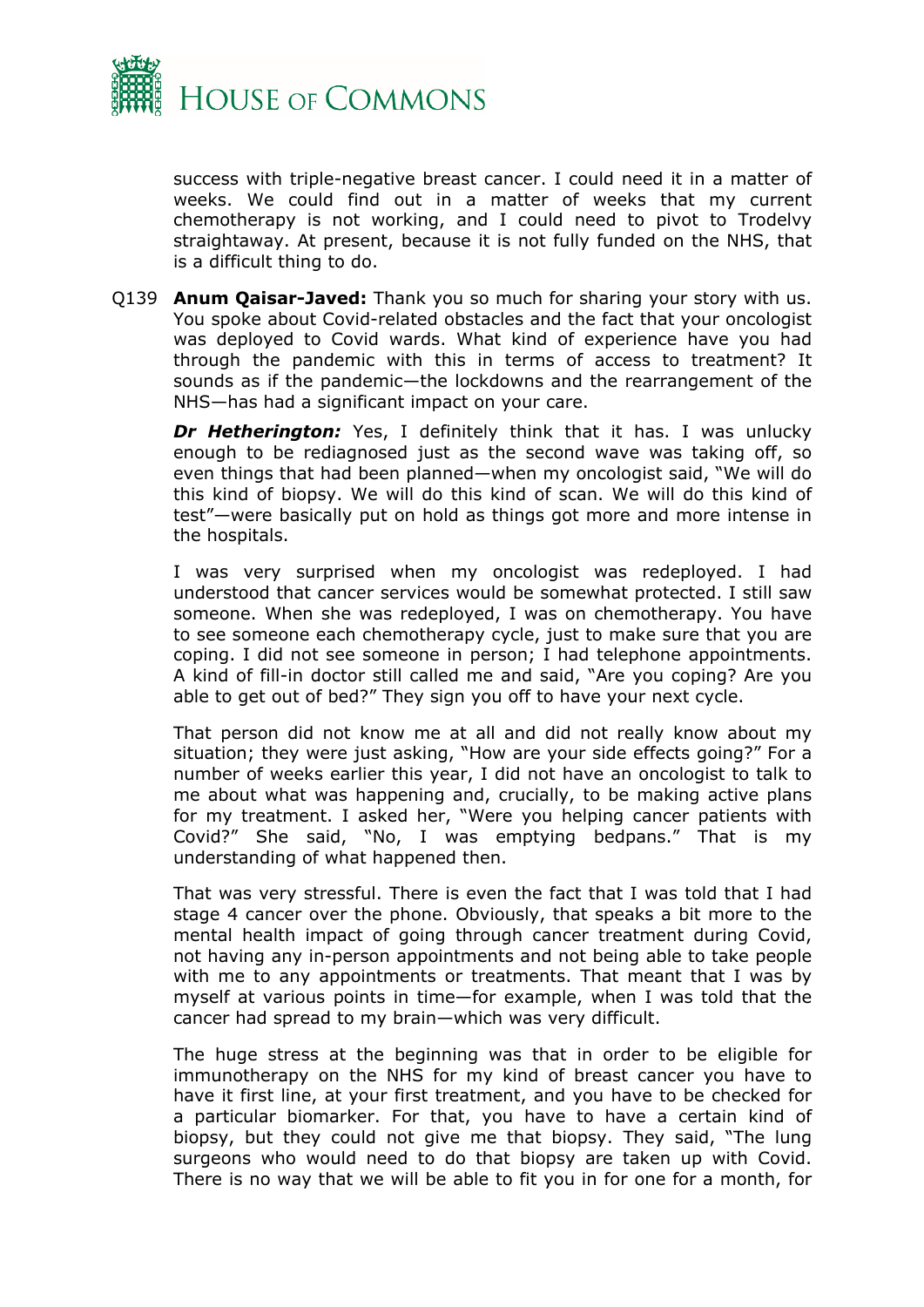

weeks or until this horrible situation improves a bit." That meant that I missed a chance to get immunotherapy, which is considered the best first-line treatment for my cancer if you have this biomarker. We could not even find out if I had it because there was no one around who could do the biopsy. I was calling private hospitals, contacting different teams and desperately trying to get the biopsy, so it was an incredibly stressful time. I just could not get it and I was eventually told, "We need to put you on the chemotherapy." That meant that I missed that chance.

Q140 **Anum Qaisar-Javed:** That sounds like a really difficult situation. As you say, there is the mental health aspect of being there by yourself.

You mentioned a drug called Trodelvy. What do you think it would mean to you and women like you who are undergoing this to have access to that medication?

*Dr Hetherington:* It would be absolutely huge. As I mentioned, triplenegative breast cancer is the kind of breast cancer that has the worst prognosis—by quite a long way. It is considerably worse. The official prognosis is 12 to 18 months after diagnosis with stage 4, whereas women who can go on hormone drugs for hormone-positive breast cancer can live for many years on those drugs. It is quite a difference in outcomes.

Trodelvy is the first drug that is considered a targeted therapy for triplenegative breast cancer. The clinical trials show that it is seven times more effective than some of the chemotherapies they put you on for triple-negative breast cancer. It is a lot more effective. Crucially, it is also effective for patients who are heavily pre-treated. Often, when you have had a number of treatments, each one has less and less likelihood of working, whereas Trodelvy can work very well on people who have had a number of chemotherapies already.

As I said, the prognosis for triple-negative breast cancer is short, so even a matter of weeks of delay in getting a drug can be huge. For example, I was not initially scheduled to speak today. I was asked to come in at the last minute, because the woman who was meant to speak today died last week. She was waiting for Trodelvy. Her oncologist had applied for it for her, but because currently, although it is approved, it is not yet funded on the NHS, the only way to access it without paying out of pocket is to apply to the drug company for compassionate access. They do not guarantee that, so it is also very stressful worrying about whether or not that will be approved. She was waiting for approval when she died.

For me, hopefully, that will be my next treatment. As I said, if it is my next treatment, that will be because I have had progression of the cancer on my current treatment. At that point in time, you do not want to be waiting around for weeks and weeks for the paperwork to be done. You want to be on your next treatment quickly, so that things can be brought under control. Although the drug has now been approved, the quickest way to access it is by paying out of pocket. I know that I am trying to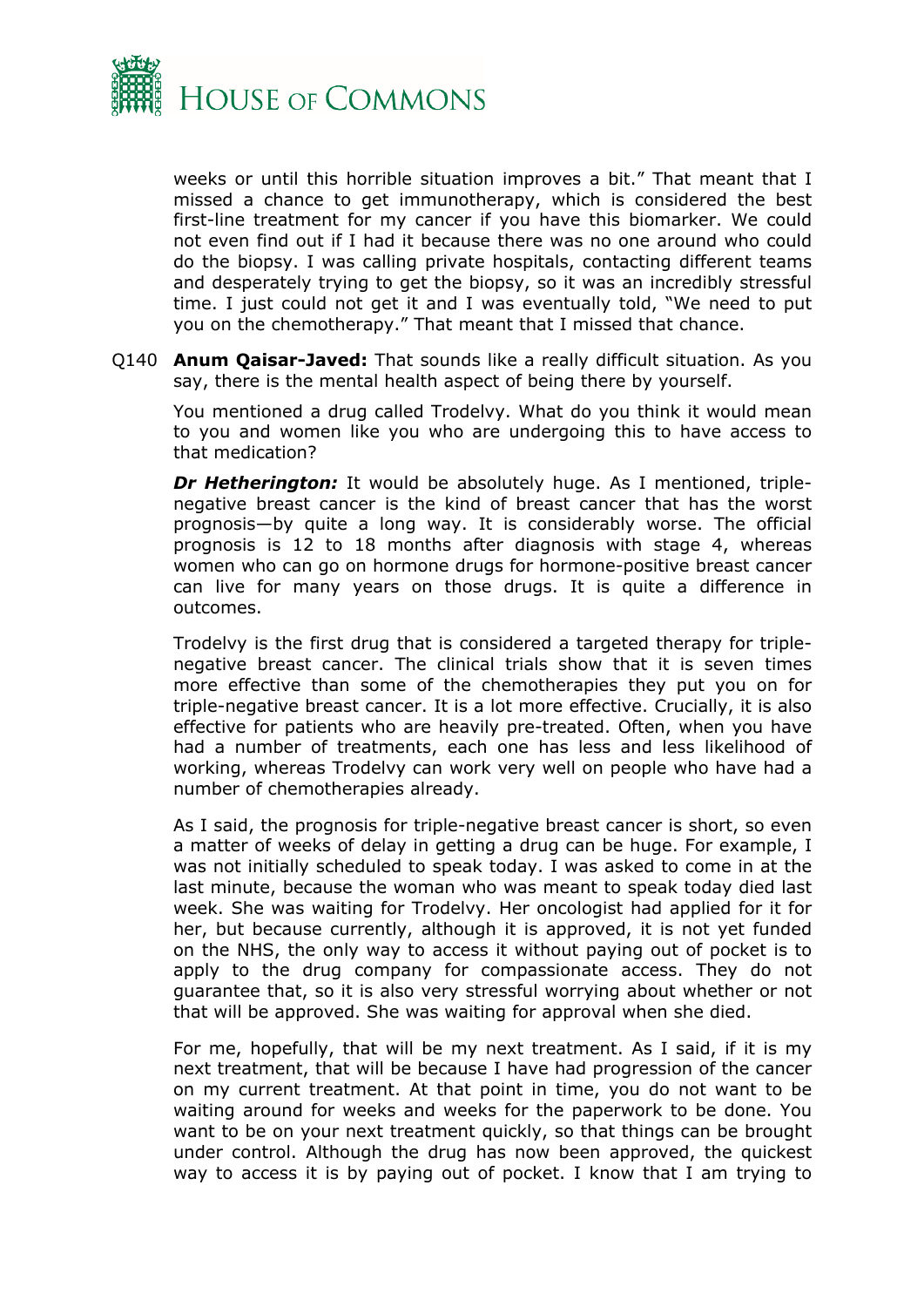

save money at the moment so that I can pay out of pocket, if I need to. That is something that is at least viable for me, but it is not viable for a lot of other people. It is not super viable for me, but it is something I can at least think about doing. It is not something many people can think about doing.

Although the application for Trodelvy's approval was made through Project Orbis which, we were all told, would speed things up a lot, it still took nine months to be approved. It is still going to take, potentially, another year for it to be funded. For patients whose prognosis is 12 months, that seems an inordinately long time. As I said, patients are definitely dying while they are waiting.

Q141 **Anum Qaisar-Javed:** Thank you for that. You have raised a significant amount of money for this treatment.

Lastly, what do you think needs to change? What changes would you like to see?

*Dr Hetherington:* I do not know the inner workings of how the MHRA goes through its licensing applications, but when the UK joined Project Orbis it was definitely advertised as something that would really speed things up and, potentially, put UK drug approvals on a schedule that matched or, at least, was close to FDA approvals in the US. These drugs are approved much faster in the US. I do not know the ins and outs of exactly how the FDA approval process works versus how the MHRA approval process works, but we certainly know that the US has better breast cancer outcomes. It has better breast cancer outcomes for metastatic triple-negative breast cancer patients as well. I cannot help but think that that is due to faster drug approvals. Perhaps the promise of Project Orbis can be realised in some way so that the MHRA licensing process is sped up, especially if a drug has already been approved by the FDA or another Project Orbis member. I guess that takes resources, so that there are more people engaged in the approval process and it can happen faster.

The other problem, of course, is the lag between approval and funding. It is very unfortunate that it will potentially take a whole year or more between when the drug is approved and when the NHS makes a funding decision. I am not sure whether that takes more resources or something like that, but if that process could be speeded up for patients it would be a huge thing. In the case of Trodelvy, especially, it is difficult to know that there is a drug out there and that patients in the US are getting it and having great success on it—they have had it for 18 months, so think about the number of lives that could be saved in that 18-month period but we are not able to access it. When I talk to friends and family in the UK about this, a lot of people assume that they can get the most innovative cancer drugs on the NHS. It is just not the case currently.

**Anum Qaisar-Javed:** Thank you so much, Dr Hetherington.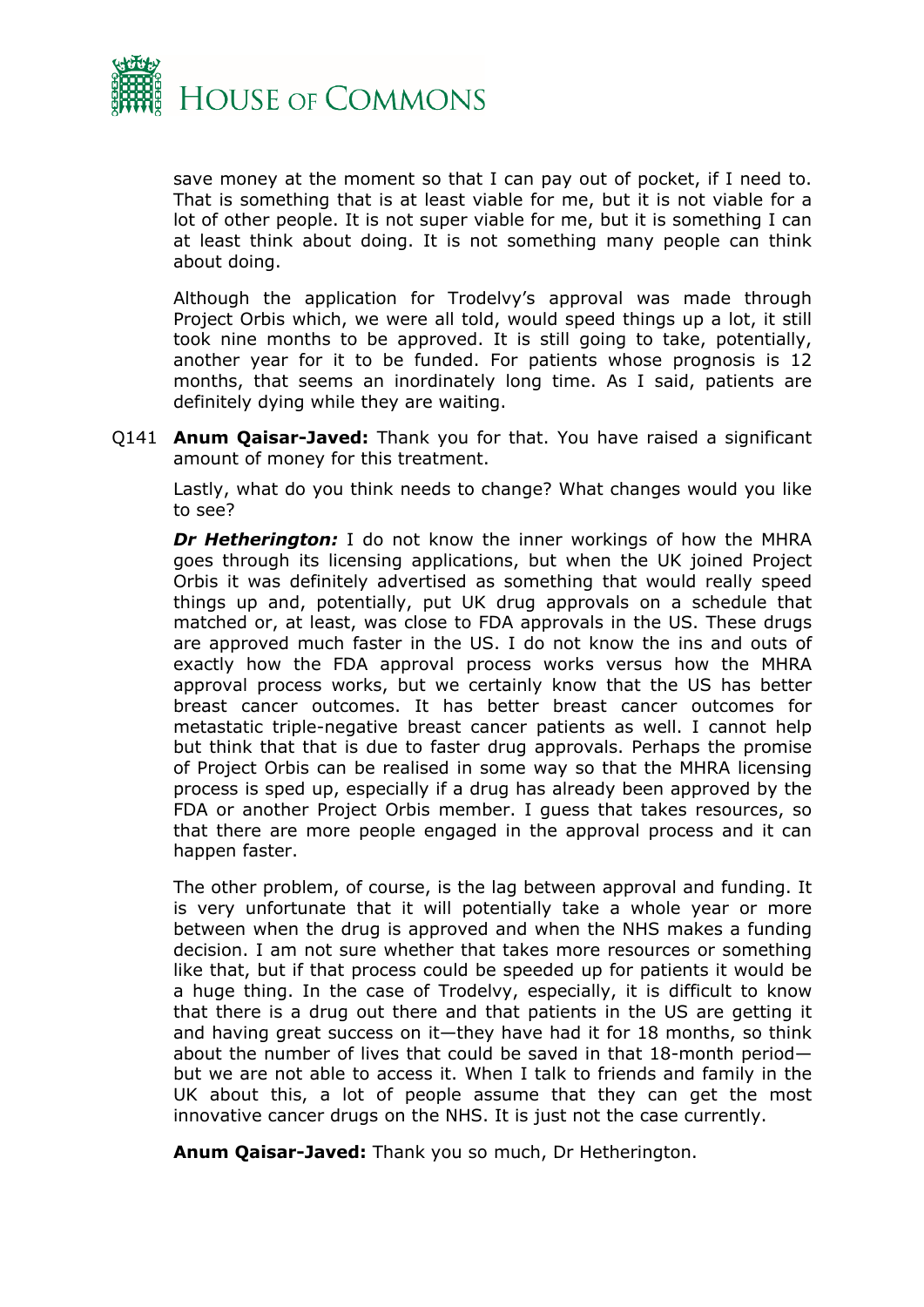

**Chair:** Thank you very much. I know that I speak for everyone on the Committee when I wish you every success with your ongoing treatment. We really appreciate your talking about extremely personal matters. It is incredibly important for us to put in place the right context for all our discussions with the experts we are now going to hear from. Thank you for joining us, and the very best going forward.

### <span id="page-6-0"></span>Examination of witnesses

Witnesses: Professor Cunningham, Professor Griffin and Professor Price.

Q142 **Chair:** I now welcome Professor Mike Griffin, who is a consultant cancer surgeon and president of the Royal College of Surgeons of Edinburgh; Professor Pat Price, who is a consultant clinical oncologist at Imperial College; and Professor David Cunningham, who is a consultant medical oncologist at the Royal Marsden. You are all very welcome.

Can I start by asking you each briefly to reflect on the testimony that we have just heard from Philippa Hetherington? Is that a common story or an unusual story? How does it reflect on the general standard of cancer care available in the NHS? Let me start with you, Professor Griffin.

**Professor Griffin:** Her testimony is deeply moving. It was focused largely on oncology and our oncological treatment, which I am sure both David and Pat will refer to. As a cancer surgeon, I have seen huge delays, certainly in the first wave, when a lot of major cancer surgery was paused. They happened for two reasons. First, there was a redeployment of beds to look after Covid. Secondly, it was not actually safe for major cancer surgery to go ahead in that time. There were reports, not just from China, but from Italy as well, of very poor outcomes. That was proved in London, where the first wave hit first. There were very adverse outcomes from major surgical resections at that time.

Q143 **Chair:** Was that because of infection prevention and control issues?

*Professor Griffin:* Absolutely. If patients got Covid during the perioperative period, there was up to 25% mortality in the first wave. As a result, major surgical resections were paused. In fact, during that time many patients were treated non-operatively. At the time, we would have described that as suboptimal care.

As you know, and as you will hear from oncological colleagues, a lot of cancer work is very much a team effort between surgeons and oncologists, but the basis for all of this work is predominantly surgical. In fact, surgery provides most of the curative treatments for our patients. Of course, as you will hear from Professor Cunningham and Professor Price, most of the advances are happening in oncological circles, but surgery is the bedrock of most of the cancer curative work that goes on, so that was a huge problem in the first wave.

Q144 **Chair:** Professor Price, what are your reflections on what we have just heard?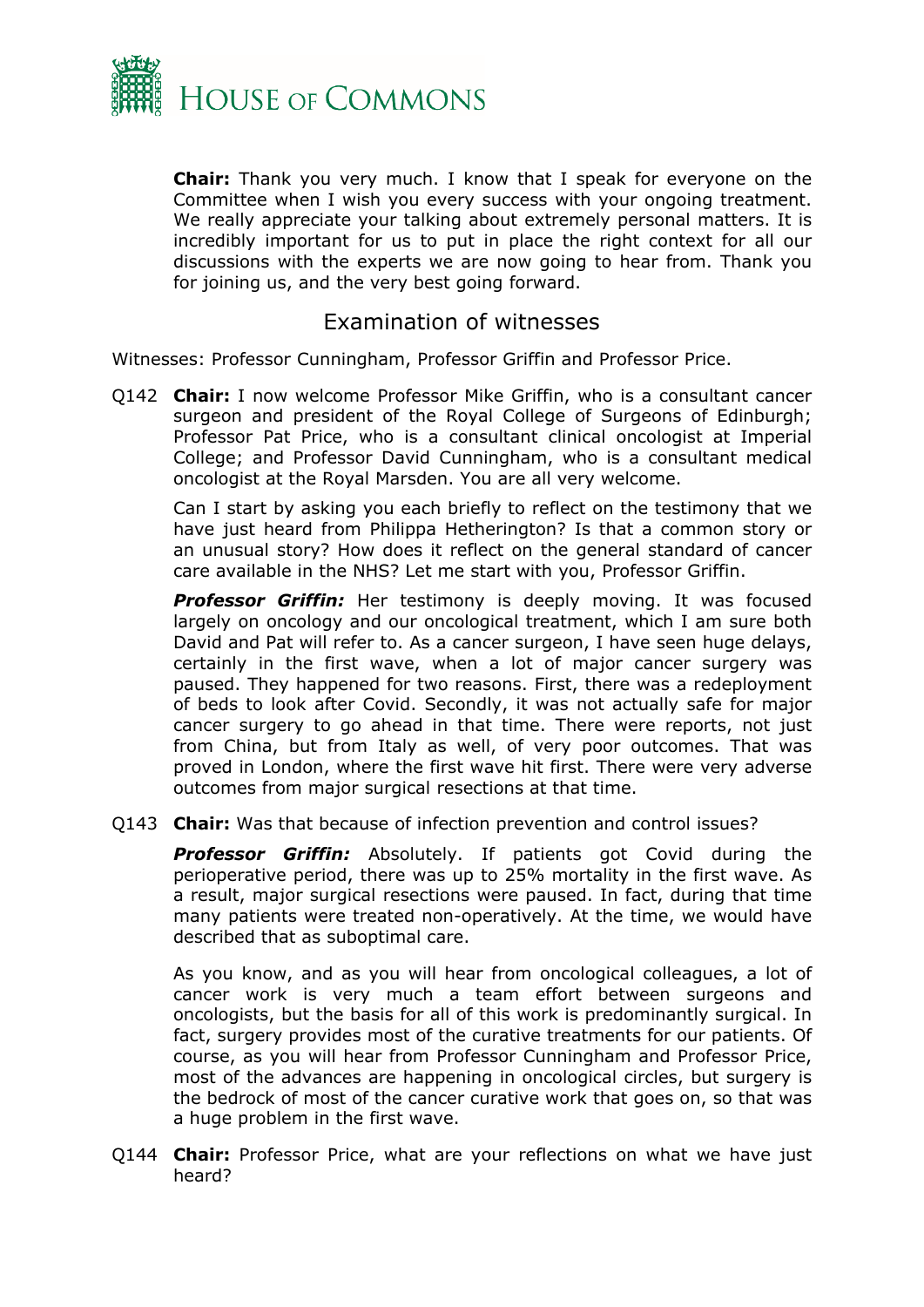

**Professor Price:** It was terribly moving, wasn't it? From running the #CatchUpWithCancer campaign, we hear this all the time. It reflects exactly what has gone on out there and, unfortunately, what is still going on.

What is quite depressing is that all we hear is, "Everything is all right." It is absolutely not all right. This is going on up and down the country now. We had a 25-year-old who tweeted recently, "Can I please have an appointment?" She has been diagnosed with metastatic breast cancer and there has been nothing for eight weeks. That is just not acceptable.

The main problem, obviously, is that cancer was not ring-fenced and prioritised. It should have been.

Q145 **Chair:** During the first wave of Covid?

*Professor Price:* During the first wave. Over the summer some of our oncologists were still told to make sure that they could redeploy 10% of their staff over the coming winter. It is still going on.

As the lady said, it is not for great works with Covid. We had very specialist staff in radiotherapy redeployed as mortuary assistants, degowning people. I know that the work needed to be done; it was just the concept that cancer was okay to leave, yet the urgency should have been there, as with accident and emergency and obstetrics. Cancer cannot wait.

As the Committee will know from all of the stuff that we have put out, a four-week delay in cancer diagnosis and treatment can mean a 10% reduction in survival. Cancer should never have been stopped. We should have found ways. We heard from Wuhan on 8 April about how they got their radiotherapy back up and running. In America, we had testimony from a big hospital that had 1,000 patients in ITU—in the car parks and everywhere—that they got their radiotherapy back up and running in three weeks, because they knew they could not stop.

Q146 **Chair:** We had Amanda Pritchard, the chief executive of NHS England, here last week. The NHS says that now cancer treatment starts are back to pre-pandemic levels. Is that not the case?

**Professor Price:** The House of Commons has just published the data. The standard was 93% with treatment within the 62-day target. It is about 75% now. Remember, that does not tell us everything. That is new patients. This is not metastatic disease. They are not on that. They are not measured like that.

With respect, if you are on the ground seeing what is going on, it is absolutely not all right. We have done a recent survey, which we will publish later today or tomorrow. In certain places, radiotherapy is absolutely on its knees. Nobody believes that we can even get back up to 100%. There is a study from the Institute for Public Policy Research that shows that going up by 105% will only get us back to normal in 10 years'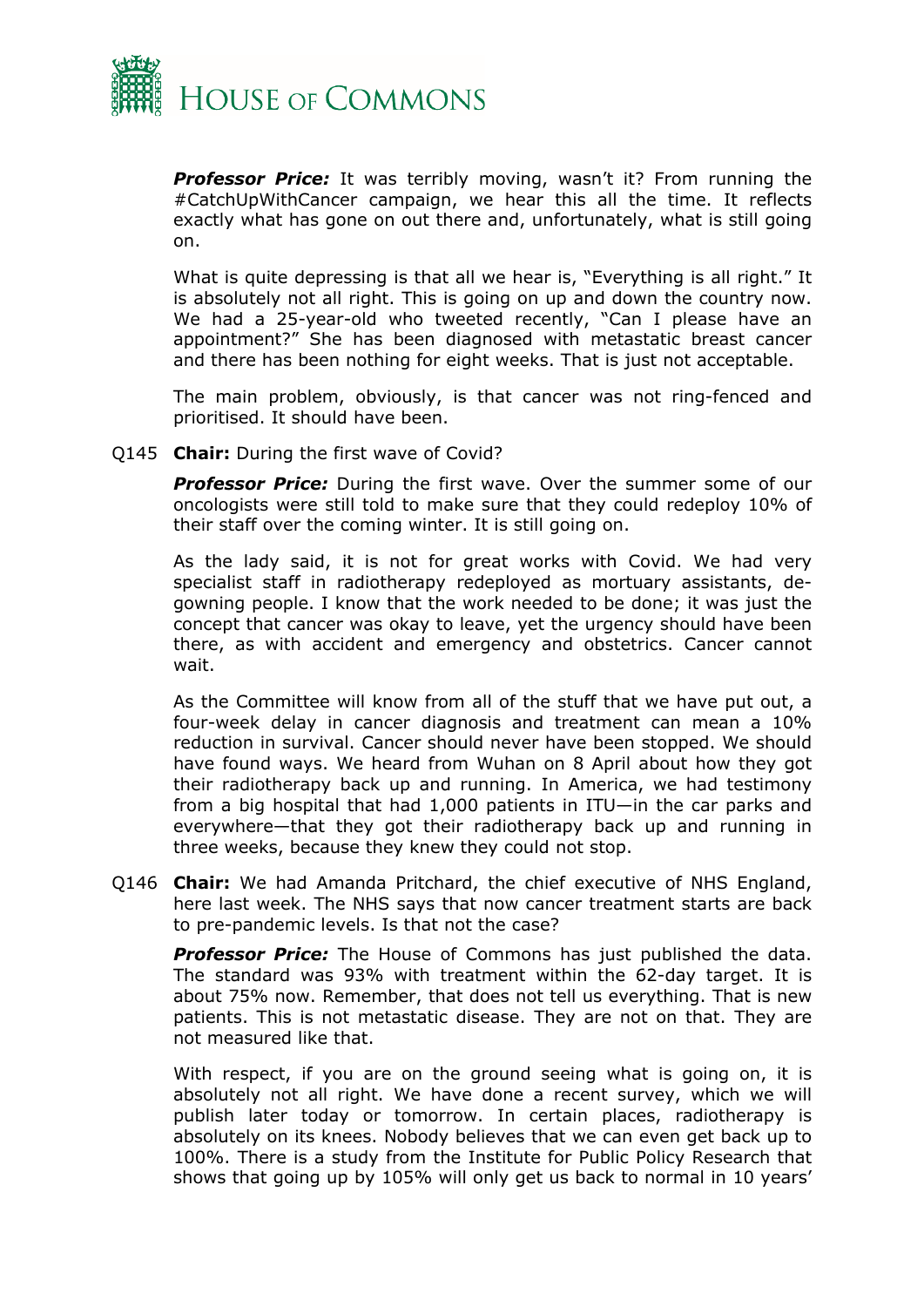

time. Also, back to normal is not okay. We went into this pandemic the lowest in the league of all high-income countries. So our ambition is to get back to being the worst? And that is not even achievable. We have to do something. We must have a radical new plan, as otherwise this will go on and on.

Q147 **Chair:** We will come back to what that new plan might be. That is the purpose of our inquiry, actually. Professor Cunningham, what are your reflections on what we have just heard?

*Professor Cunningham:* I echo what my colleagues said. It is a very moving story—a story where I can see how technology advancements could help—for example, blood first. We are moving now towards a situation where, rather than doing further biopsies, we can get all the information from blood tests—next-generation sequencing and circulating tumour DNA. We are piloting a study at the Royal Marsden precisely to do that sort of thing. We have included in that the hard-to-diagnose malignancies such as pancreatic cancer, oesophageal cancer and gastric cancer, where you need some sort of intervention—endoscopy—and we have been able to show that you can identify genes in the blood that we believe will permit us to diagnose the condition without necessarily taking a biopsy. Especially during Covid times, that would be particularly valuable.

Access to cancer drugs has been an ongoing issue. It is easy to criticise and say, "Well, we can always do better." Yes, we could do better. You have heard about Project Orbis, which is a very interesting post-Brexit initiative. On average, the FDA approves drugs about six months more quickly than the EMA, which is the European body that approves all new drugs, including new cancer drugs. The FDA has an accelerated approval process for novel cancer drugs. It can fast-track to get those drugs into general clinical use in advance of Europe, for example, where the licensing takes much longer. For example, it has licensed two very valuable drugs in lung cancer through that process this year already.

The technology assessment that is done by NICE is the thing that delays the introduction of drugs into clinical practice. Those technology reviews are very detailed. They cannot be done on the back of an envelope, and they take time. The cancer drugs fund allows you to fast-track drugs that are not quite reviewed into patients. The story resonates with me.

The other interesting thing is—

Q148 **Chair:** Can I come back to you in a moment? I want to ask all of you a follow-up question from exactly that point. We heard from Philippa's story that there had been big interruptions to her care because of the pandemic. We all understand that the pandemic has had a big impact on the care that people have received all over the world. If you take the pandemic out of the picture, how good is the cancer care that we offer in the NHS at the moment, compared with other countries? Professor Price talked about the fact that back to where we were before still is not good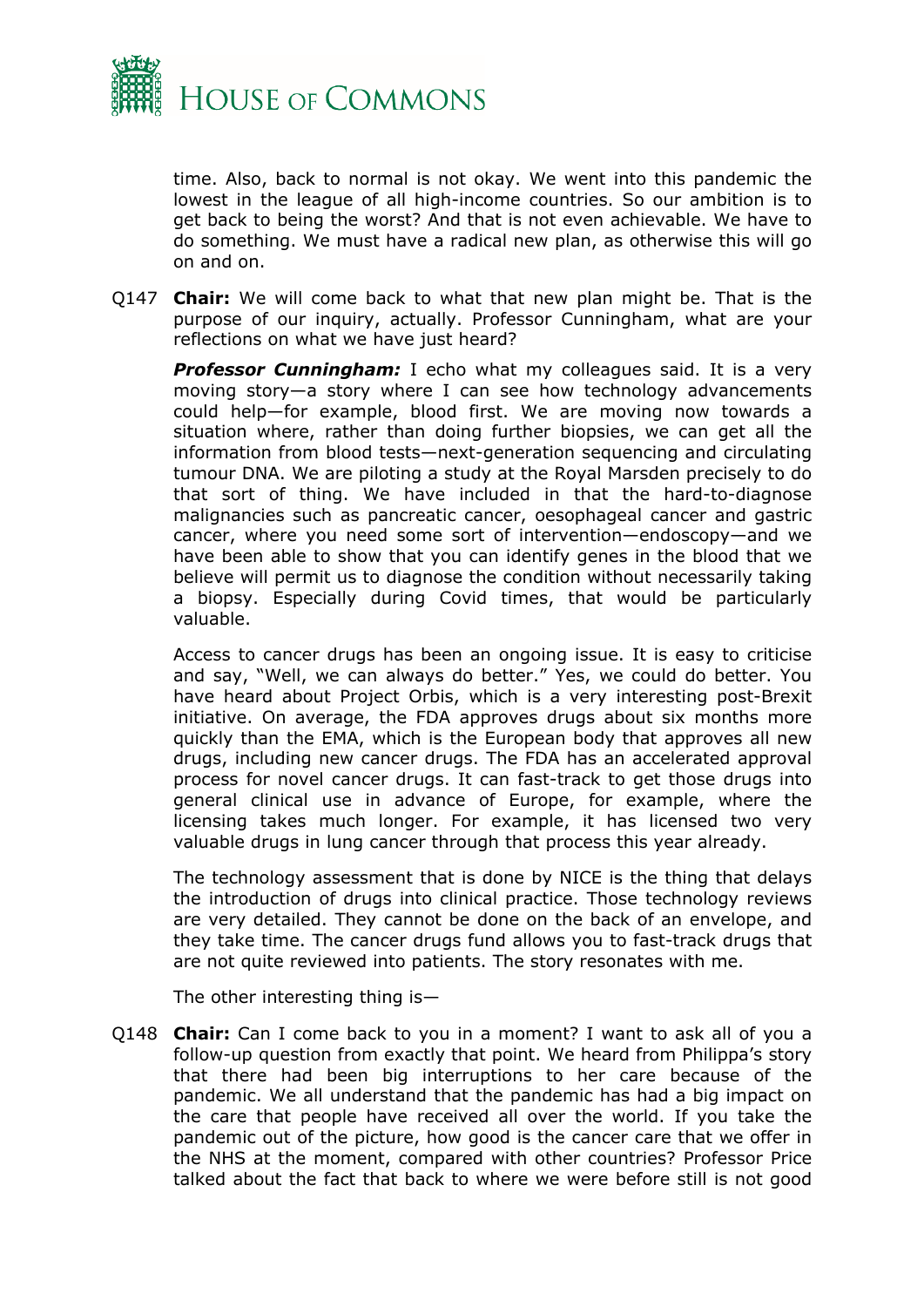

enough.

Let me start with you, Professor Griffin. Could you start with some reflections? Are there substantial differences between the care received in England and that received in Scotland? Could you talk about how the UK as a whole compares with other countries? I will then come to Professor Price and Professor Cunningham.

*Professor Griffin:* The answer is that there is no difference between England and Scotland, largely, in cancer outcomes. I do not think that is relevant. The United Kingdom is the United Kingdom.

Comparing internationally is very difficult. I want to make that very clear. I do not think that looking at figures from abroad, whether it be Europe or further afield, is very helpful, because we cannot compare apples with oranges. We have an NHS where all patients go into our cancer audits. The data that you get from other countries are very much from private practice, not from socialised medical services.

Q149 **Chair:** In an earlier evidence session, Professor Mike Richards told us that there is a scheme that tries to compare outcomes on a like-for-like basis with countries such as Denmark and Australia. He believes that we can make that comparison and that we do not do as well as either Denmark or Australia. Is that fair?

*Professor Griffin:* The Scandinavian countries have socialised medical services, and therefore they are much more comparable, but Australia is different because 50% of its health service is through the private sector. It is a different demography. I do not think that Australia is a good comparator. Certainly, the Scandinavian countries are far more useful in that.

To back up my oncology colleagues, I am an oesophageal gastric cancer surgeon. We wait four weeks for an out-patient appointment with the oncologist—for curative treatment and for palliative treatment—and then four weeks before they start that therapy. That is up in Newcastle. It is the same all over the United Kingdom. It really is a problem at the moment, but as you heard from Professor Price it was a problem before we started.

In 2019, from data from the Office for National Statistics and CRUK, the previous 15 years had seen an improvement in five-year survival and overall survival from all cancers of over 10%. I can tell you that we are not going to see that in the next 10 years because of what has happened. Professor Price is absolutely right to have an aspiration to go back to where we were in 2019. I would love to go back to where we were in 2019, but it still was not good enough.

Q150 **Chair:** Thank you. Let me bring in Professor Price. The NHS long-term plan has an ambition to diagnose three quarters of all cancers at stages 1 and 2 by 2029. The previous experts who have given evidence to us say that is a very big ambition and, indeed, if we made that ambition we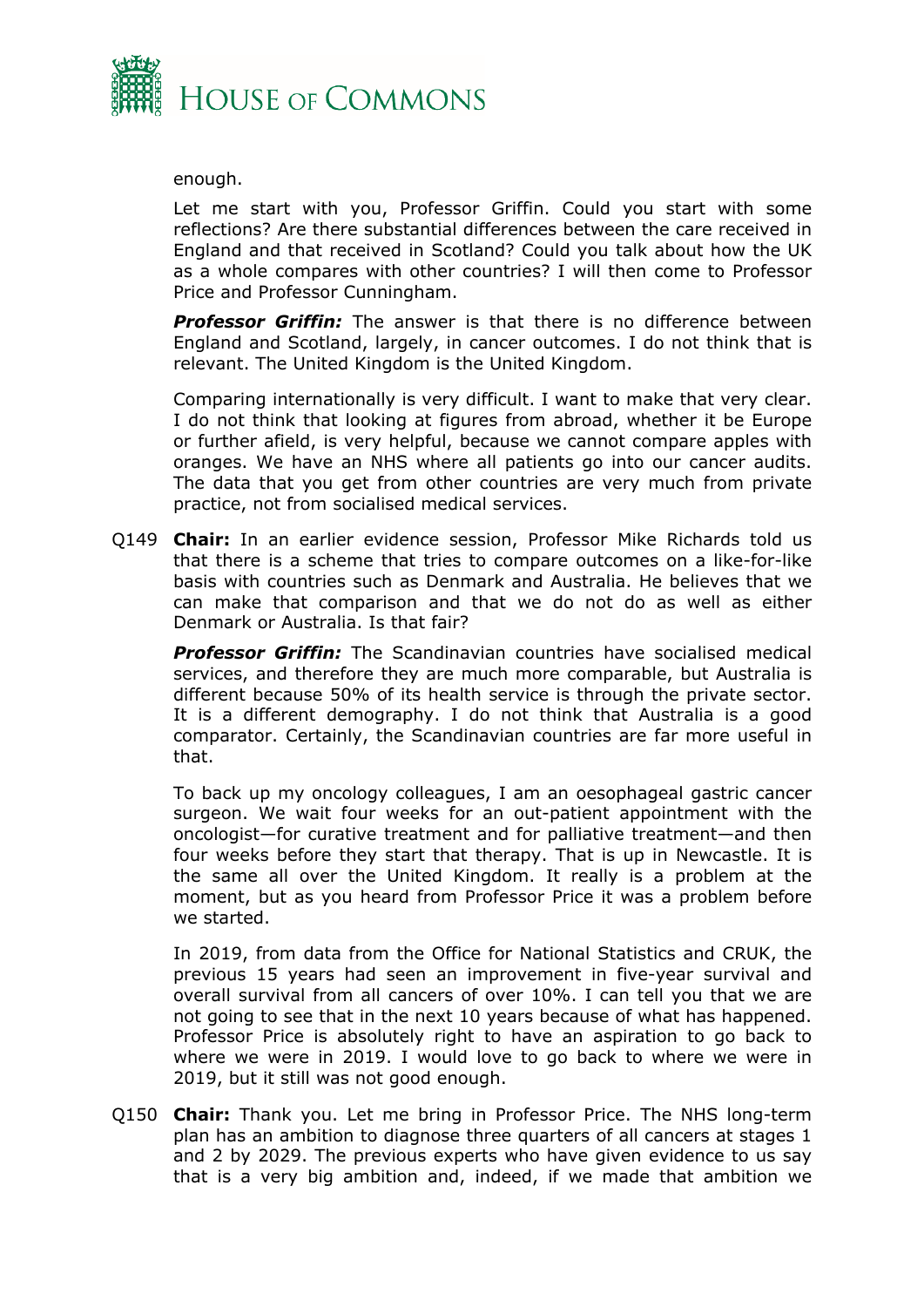

would have some of the best cancer survival rates in the world, but it is a big step up from where we are now at 53% or 54% diagnosed at the early stages.

Yesterday, there was a big announcement about 100 new diagnostic centres. With the plans that we have in place, are you confident that we can turn things round in our cancer survival rates?

**Professor Price:** There are two things. Number one, there is doubt whether we can reach that target for diagnosis. Fundamentally, we do not just diagnose the patients; we then have to treat them. Unless we get the treatment side, we are not going to make any improvements in survival.

The Committee will be shocked to hear that, before we went into the pandemic, 24% of curable stage 1 lung cancer received no treatment in the UK. They should have had radiotherapy, and they did not. That is the sort of thing. If you do not treat those patients, you are not going to cure them. That is because we do not have the treatment capacity that we need.

It is great and fantastic that we have all this diagnosis. We absolutely need that, but unless you match it with treatment you are not going to have any effect at all. There is such a variety around the place. For instance, let me take—

Q151 **Chair:** Can I follow up that point, because it is very important? We are obviously expanding our diagnostic capacity at the moment, from what we heard yesterday, but do you see any evidence that we are expanding our treatment capacity to match the new diagnoses we find?

*Professor Price:* Absolutely not. In fact, it is contracting. Our recent survey showed that 80% to 90% can only go about 80% to 90%. That is because of social distancing and all of those things. We were running hot anyway. We cannot do this. It is so short-sighted not to give the treatment, in effect. You can imagine that it will snowball because there will be delays; you get more late stage and treatment costs more. It will just get out of control. We have to put the treatment inside.

To take one example, already radiotherapy is needed in 50% to 60% of cancer patients, by international standards. From the CRUK websites, we treat 27%. That is the sort of thing we are doing at the moment, and yet that is cheap treatment. It is £4,000 to £7,000 for a curative treatment. Unless we actually increase our treatment capacity, you are not going to improve survival rates. That is pretty basic.

Q152 **Chair:** That is very clear. Let me bring in Professor Cunningham. The original question was, how do you think we compare in the UK, taking the pandemic out of the picture, to other countries around the world with which you are familiar? In particular, I want to ask you to touch on one thing we have not touched on so far, which is the pressures on the cancer workforce and whether you think we have in place plans to expand the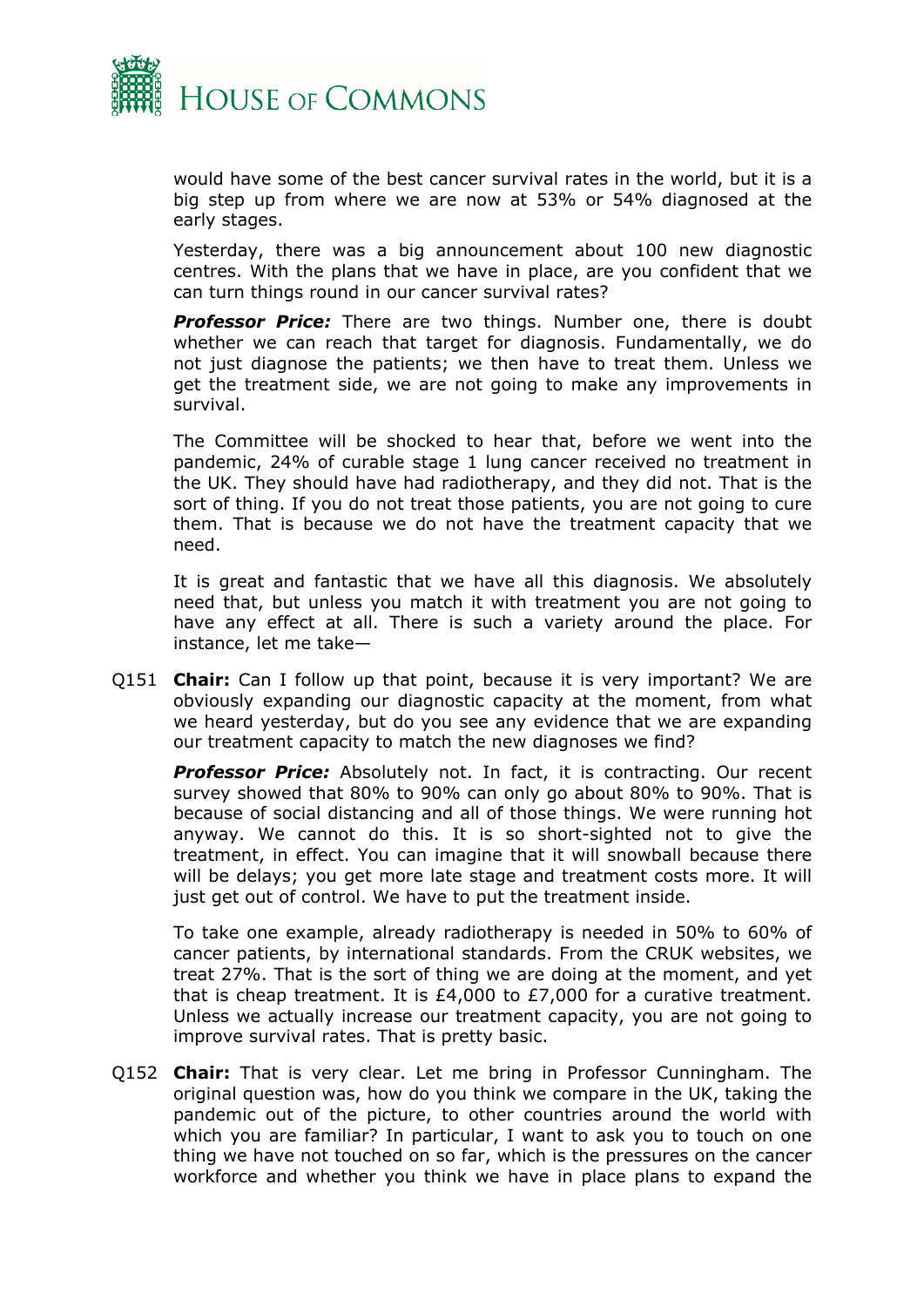

number of surgeons, oncologists, nurses and so on to deal with the improvement in treatment that we all aspire to.

**Professor Cunningham:** To give you an example in response to that question, we have the same number of medical oncologists in the UK, roughly, as they have in the Netherlands. The Netherlands has a population of 17 million. That just gives you an idea. It is probably an equivalent health service.

We have plans to expand both medical oncology and clinical oncology. There have in fact been new training posts created this past year, but it is probably not sufficient to get to that level. We need to treble the number of oncologists that we have in the country. If you count clinical and medical oncology, there are about 1,500 whole-time equivalents, which is quite a small number. They are the people who are supervising and delivering the chemotherapy and the radiotherapy.

Manpower is a massive issue in medicine. You rob Peter to pay Paul. If you have people in oncology, they are not in respiratory or cardiology. We have to look at the global picture and expand the medical and nursing workforce so that we can fulfil the needs of all the specialty areas in medicine to deliver the best quality care.

Q153 **Chair:** You talked about Holland. I appreciate what Professor Griffin talked about in terms of the difficulty of international comparisons, but are you saying that cancer care is better in Holland?

*Professor Cunningham:* It depends. If you look at the comparative statistics, they are difficult for the reasons that Professor Griffin outlined, but they do better in a number of cancers than we do. We do quite well in some cancers like haematological malignancy. We do very well. We do less well in diseases such as colorectal cancer and gastroesophageal cancer. That may be linked to delays in diagnosis and the delivery of robust multidisciplinary care, although multidisciplinary working in our country is very strong. We just do not have enough bodies on the ground.

**Chair:** Thank you.

Q154 **Dr Evans:** As the Chair has emphasised, we are trying to look at cancer services as a whole. I want you to disregard the pandemic, although I know that is not particularly useful when we are trying to deal with this. For the sake of the thought experiment I would like to conduct, I think it would be useful. Professor Cunningham, do you think that the NHS system that we have is fundamentally flawed, or does it need tinkering with when it comes to dealing with cancer services?

*Professor Cunningham:* I think it needs two things. It needs more investment. It needs continued and expanded investment in research. Ultimately, research delivers the best care. The NIHR is a magnificent organisation and it funds high-quality research in the UK that is, generally speaking, at the transitional phase of research for a lot of the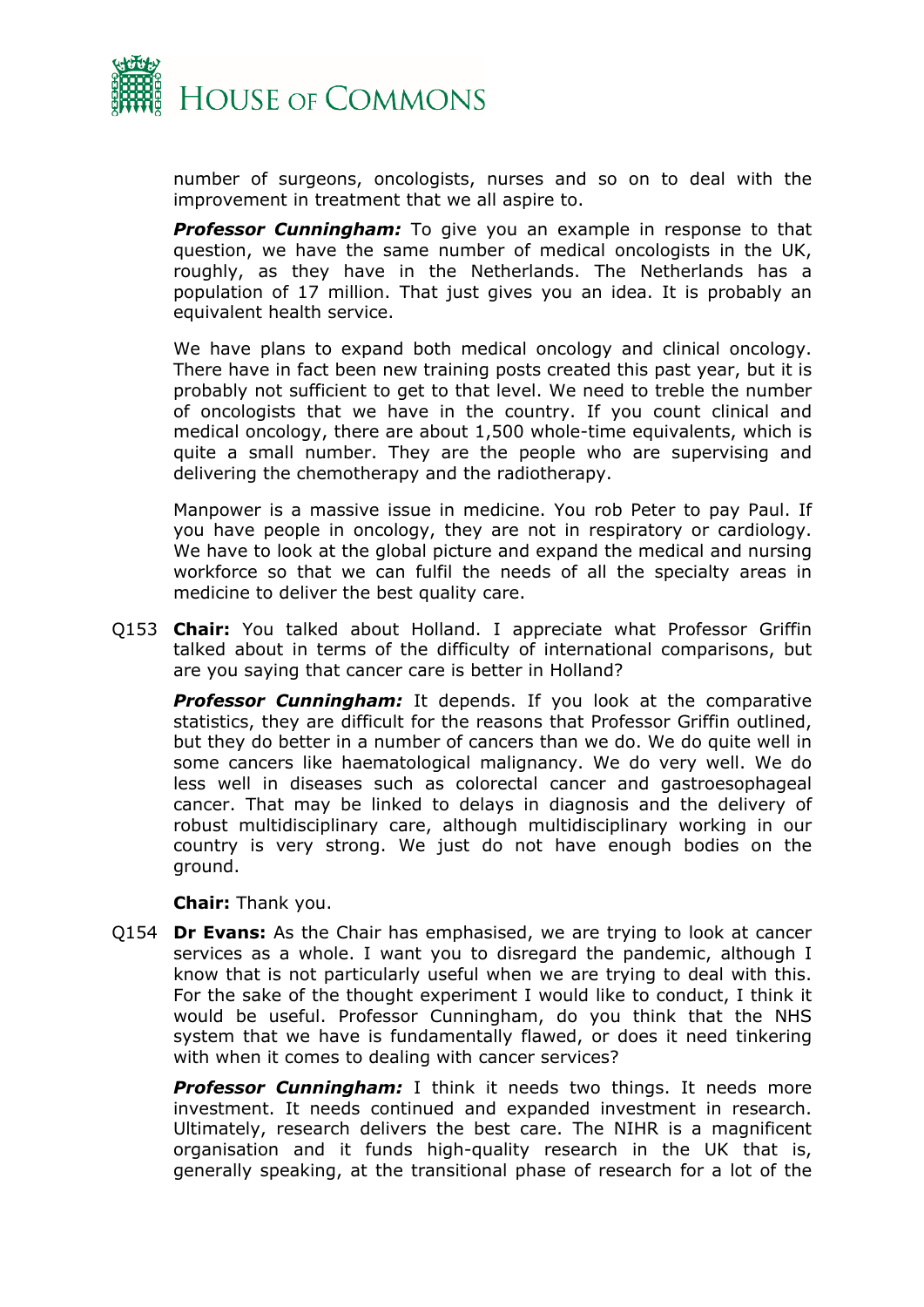

funding. Research delivers. Research is one of the keys to us improving our outcomes.

Q155 **Dr Evans:** The underlying system and the building blocks are correct, but we are just not utilising them properly. Is that a fair assessment?

**Professor Cunningham:** I think the system is good. It is good that everybody potentially has access to the same system. I have no fundamental problem with that. The system needs more investment.

Q156 **Dr Evans:** We do not need a radical rethink or top-down reorganisation of the NHS. We do not have a good history potentially, but what I am getting at is, if I was to say, "Design a cancer system in the UK," whether this is the kind of system you would pick.

*Professor Cunningham:* Yes. With the cancer alliances and the integrated care systems, where you are bringing together primary care with tertiary care and social care, there is also an advantage to streamlining the system.

Q157 **Dr Evans:** Can you pick up some of the barriers that you see that should be removed, if we have the correct system but there are problems? You have already hinted that research would be useful, aligning the pathway. What other things can we, as policymakers, remove from that journey to make it smoother?

**Professor Cunningham:** It is really just access to the service, the quality of the services and having sufficient capacity. Capacity is really the key thing. It is what you are hearing about from my colleagues. I think everybody knows how to deliver a good cancer service. We have the basic building blocks in place, but we have insufficient capacity and insufficient investment. We do not need to reinvent the whole process. We just need to support it, fund it and recognise that there are many good things in what we are doing, but we could make it better.

Q158 **Dr Evans:** That is really helpful; thank you. Professor Griffin, to pick that up from the surgical point of view, access is really important. Getting to you guys is really important. When there is so much backlog, how do you assess which cases are the right ones to go ahead with when there is so much pressure. We have already heard that there are capacity issues.

*Professor Griffin:* Could I comment on what Professor Cunningham said?

**Dr Evans:** Of course you can.

**Professor Griffin:** I agree with everything he said, but in terms of the infrastructure I would argue that we need to think differently going forward.

Professor Cunningham works in the Royal Marsden, which is a non-acute hospital. Indeed, it is the model we need to be looking at going forward. The Covid outbreak has been the perfect example for that, for the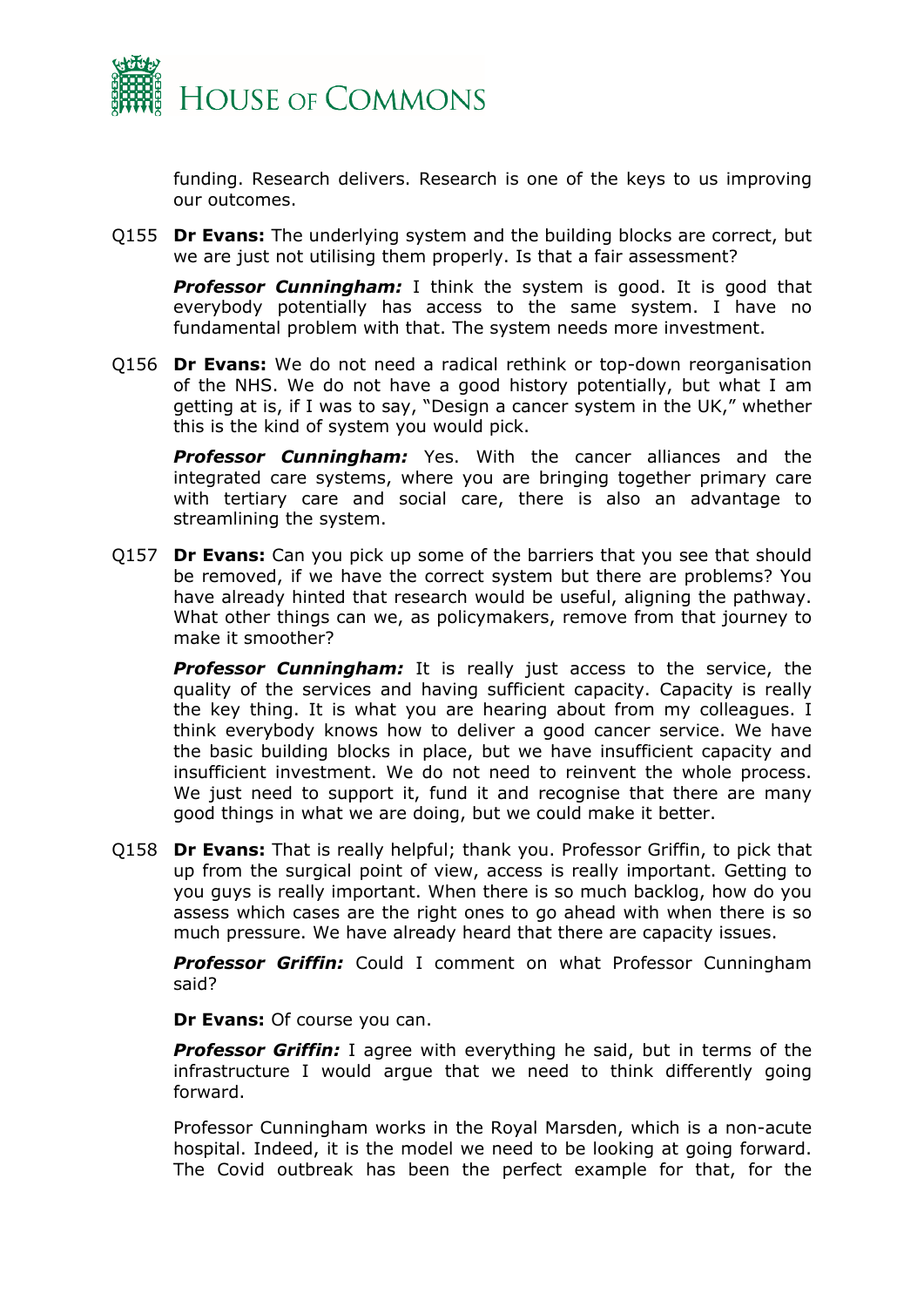

reasons I made clear at the start. Surgery paused because most cancer surgery was going on in acute hot and heavy hospitals, which had an open door to Covid and, of course, there were nosocomial infections and hospital acquired infections as a result. Patients did not particularly want to come into hospital because they thought they might well get Covid. They were also being public-spirited and avoiding coming in, to help the NHS, but actually that was a problem.

Of course, in that first wave people were dying as a result of getting Covid over the operative period. We have to ring-fence cancer care. That is my view. It is certainly the view of most surgeons now. Most surgeons felt differently before the Covid pandemic. We are just another year away from another viral pandemic.

Q159 **Chair:** They did not want ring-fenced hospitals or cold sites. They used to be on big busy—

*Professor Griffin:* They did, because they had practices that had benign components to their work, and also emergency commitments, trauma and so on. Cancer surgeons contributed to running those busy, general surgical trauma units,. The reality is that we cannot have what happened in the first wave ever happening again in the NHS, when cancer surgery was paused. Cancer treatment was paused. It cannot happen again.

We need more institutions set out and ring-fenced like the Royal Marsden, which is where Professor Cunningham works, where cancer care can continue, as it did in the States and in much of mainland Europe, whereas we paused. That is why our outcomes have been worse compared with our colleagues abroad. We do not have that set-up, and that is what I think we need to do.

You mentioned the diagnostic hubs. I think diagnostic hubs are fantastic. I worked with Mike Richards on the whole concept. It is great that it is being rolled out. It will really make a difference, but it can only make a difference if we have the workforce to run it. At the moment, we do not have the workforce to run all those diagnostic hubs. I am talking about elective treatment centres like the Royal Marsden. We do not have the workforce to run those stand-alone units at the moment.

We haemorrhaged nursing staff in particular during the pandemic. Northern Ireland has no elective surgery going on at all, as you know. The same is happening in places around the whole of the United Kingdom, because we do not have the nursing staff. I am less worried about the surgeons and the oncologists at the moment. I am worried about them, but I am more worried about how we deliver treatment and the diagnostic facility from the point of view of healthcare workers.

There is a global shortage of healthcare workers, and we have it in spades here in the United Kingdom. We cannot just say, "Let's go abroad and bring in thousands of people from south-east Asia." First of all, it is not ethical during a pandemic. Secondly, it is not a long-term solution.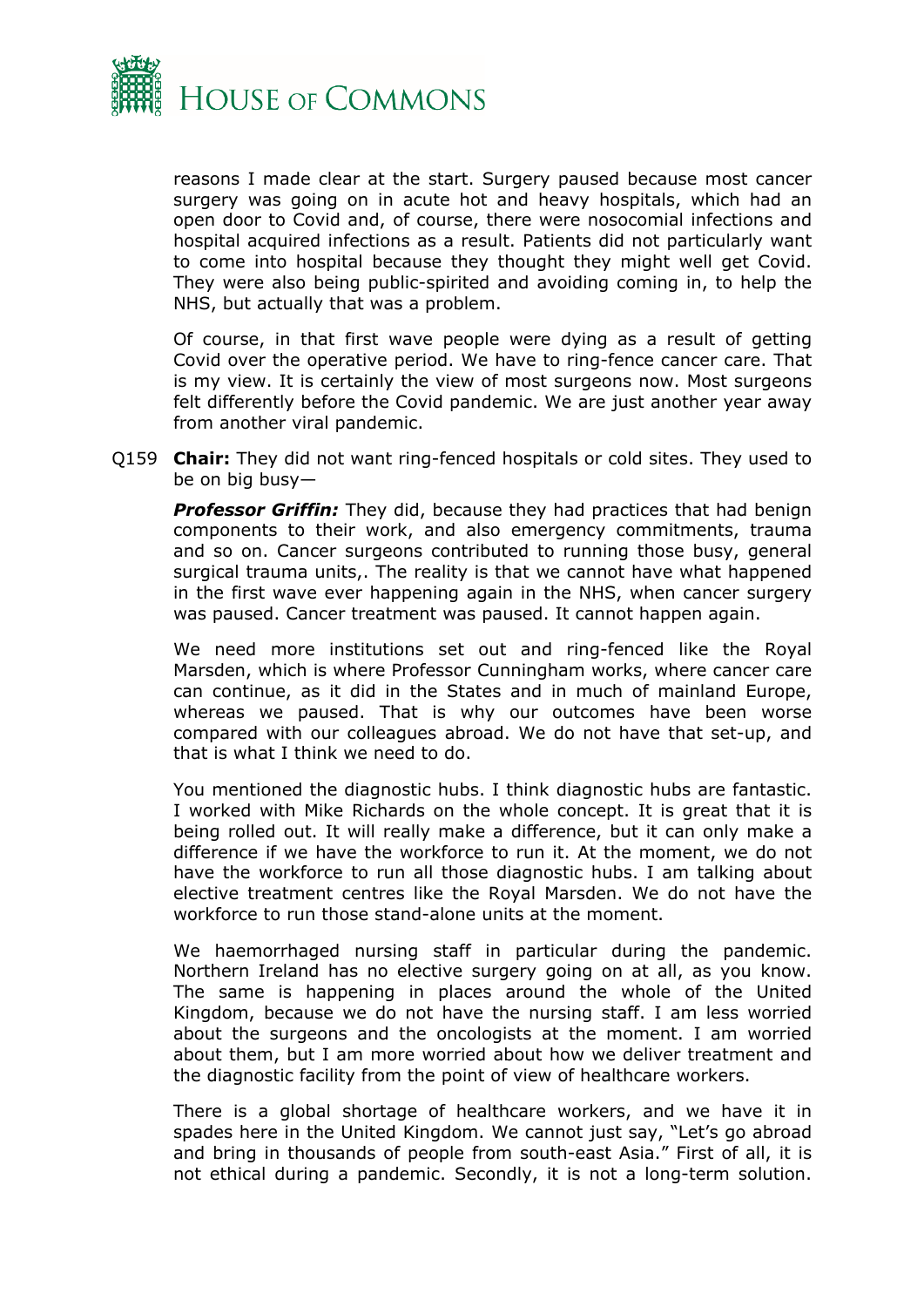

We have to make working in the NHS a joy and a privilege. People need, as I did, as David Cunningham did and as Pat Price did, I am sure, to feel joy in coming to work. The NHS needs to generate that community spirit, with people wanting to come to work for the common good and to get the joy that I get from looking after patients.

At the moment, that community spirit is not there. It has been eroded by targets. Areas for rest for all staff have been shelved and used for clinical space and things like that. The community spirit of having somewhere where you can have a cup of coffee, some hot food and talk to people has been eroded and it has gone. We need to get back the joy of people wanting to work in our NHS.

Q160 **Dr Evans:** You are absolutely right. That message is heard loud and clear. We will be putting that to the Health Secretary. My fondest memories are of meetings we used to have in the mess with colleagues, to share the soft stuff that is not written down about patients.

**Professor Griffin:** Exactly. It actually helps wellbeing because you can share the issues that you are dealing with. The problem is shared and halved; it really is.

Q161 **Dr Evans:** The workforce point is heard loud and clear, and we have got that. I am keen on the system base. You are a surgeon, and we are expecting a backlog of more advanced cancers. We have a two-week cancer referral pathway. It is often used by clinicians on the basis that someone might have cancer. Once every month, I would see someone and I would say, "This person definitely has cancer," yet they would go on the two-week wait pathway.

Given that access is key and that we are expecting more advances, should we be looking at another pathway for immediate cancers? There is an obvious breast lump, I am convinced it is cancer and, as a GP, I could refer it directly, straight in, on the day or within 48 hours to someone like you. You get the point I am getting at. My worry is that we are using it as defensive medicine to pick up many cases, but for the times when we see more advanced cases, with access being so important, is this a model that we should put within the two-week wait?

*Professor Griffin:* I see your argument about access, but the difference between doing that immediately and a two-week wait is a matter of possibly a week. I just said to you that we have to wait four weeks for an out-patient appointment with an oncologist after diagnosing an oesophageal gastric cancer for them to be seen, and then another four weeks before they start their neoadjuvant therapy. That is more of an issue, as you heard from Professor Price earlier, than one week at the very start. I absolutely accept that a week's delay probably will not make an awful lot of difference to cancer outcome, but I can tell you that it makes a big difference to a patient's mental health and wellbeing. I absolutely accept that. Eight weeks' delay is significant in something like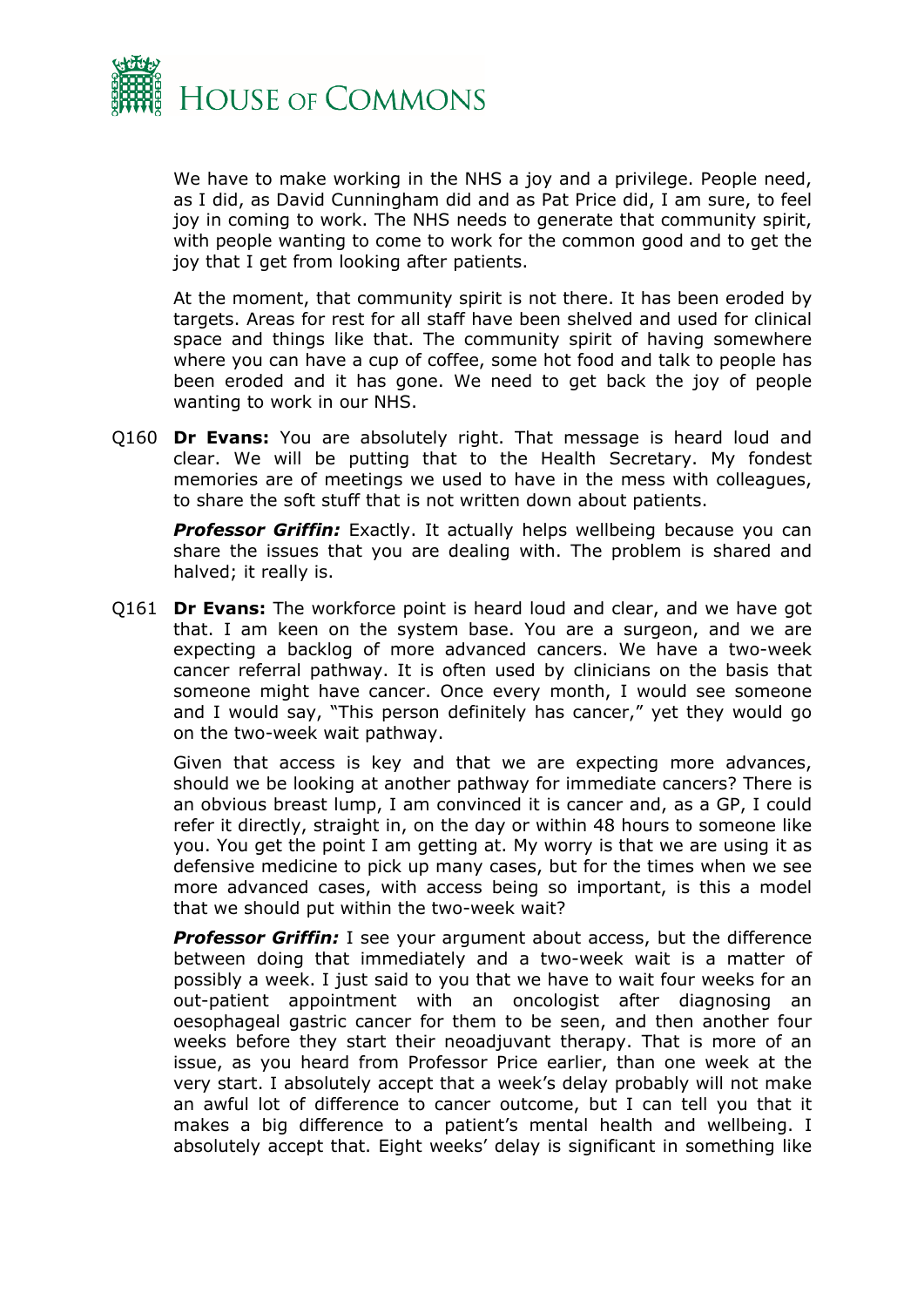

oesophageal gastric cancer, colorectal cancer or the other major organ cancers.

Q162 **Dr Evans:** Let me pick up that point. How are you, as the college and individual hospitals, streamlining your patients to decide that? We know that demand is up and supply is down, as you have outlined. What is happening on the ground? Is there national guidance on how you should stratify who goes under the knife? How are you making that judgment call when you have thousands of patients, all with cancers or needing an operative intervention? What is the site doing?

**Professor Griffin:** Things have improved now. Cancer surgery is back up and running. In some parts there has been a delay, though not for long, because of the latest wave. Generally speaking, cancer surgery is back up to near the levels at the start of the pandemic.

What happened in the first wave was a real problem. Prioritisation had to come in then. We, as colleges, brought together a prioritisation group for which patients needed to be operated on and in which order. The benign elective surgeries like hip replacements, knee replacements and cataracts were relegated. It was cancer surgery that went to the top of the pile. Within that cancer surgery, the patients that stood to gain the most would be discussed at trust level in England and at health board level in Scotland to prioritise which cancers needed to be prioritised on the day, on the availability of intensive care beds and beds in the hospital. That is actually what happened on the ground during the first wave.

That no longer has been the case, although, with the present wave and the increased footfall through A&E, the problem with nursing care, beds being closed and not available, the social care issues of not getting patients out and the number of beds in hospitals, I am worried that cancer surgery will once again take a hit in the coming weeks over winter.

Q163 **Dr Evans:** I have a final question. On that basis, how much do you think it is the responsibility of the Government to sort it out? One of the best things we heard in the Covid inquiry was the fact that, on the spot, the NHS had the ability, for whatever reason, to make innovative decisions. The team sat together and said, "We are going to do the ward round differently. We are going to do the operative list differently." We have also heard evidence that that is starting to wane again, and that people are resorting back to normal.

Where is the boundary? How do we protect that innovative spirit and keep it running through the NHS when we are no longer in the emergency of a pandemic? We hear time and time again that the NHS is in crisis. Arguably, we should keep that innovation going. What is your thought? Is there a way to secure that?

**Professor Griffin:** Telemedicine really came to the fore during the pandemic. NHS England has a big project going forward, looking at the issues that particularly made a difference. You could call them shortcuts,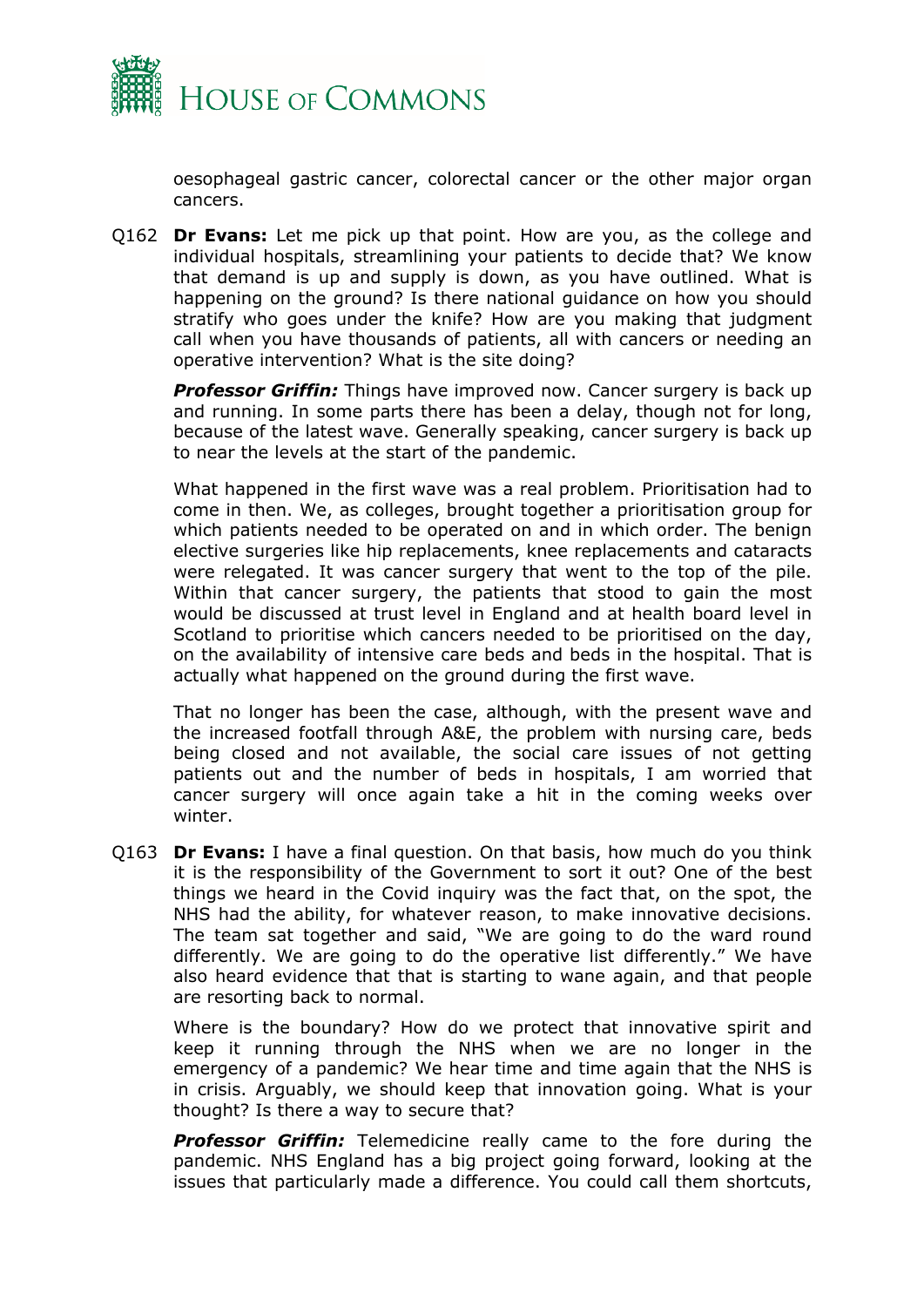

but they were not deleterious to the patient. That has been very much concentrated on and Steve Powis is leading on it. It is not going to be forgotten.

I think it is harsh to say that it is waning. The telemedicine idea has been very much embraced, and I think it will continue. It will not go back to the bad old days, if you like. I am confident that that will not happen. I am much more concerned about the workforce, and you have reassured me that you are on it. That is our problem in the NHS. It is not just doctors, anaesthetists and oncologists. It is about the whole healthcare workforce.

**Chair:** On that very topic, I hand over to my colleague, Anum.

Q164 **Anum Qaisar-Javed:** Thank you, Chair. Professor Price, you spoke about the importance of having treatment available, and not just the diagnosis. Some people would argue that staff shortages are something that the NHS is struggling with in all specialities. What impact do you think the staff shortages are having on improving cancer outcomes and treatments?

*Professor Price:* We cannot get to where we need to be without an improvement in staff numbers, full stop. There are ways that we can improve that, but we are not going to get there until it is back to how we organise it. The problem is that nobody is really in charge. Nobody has the responsibility for improving survival.

If we did it like the vaccines with a Minister, getting the bureaucracy out of the way, getting on with it and doing it now, whatever it takes, we could do it. With cancer, 18 months on, we are still in this mess. It is nobody's job. That is the problem. We have to have the end point that is cancer survival, not saving money or working within a budget. Until we have that radical rethink, we are just going round in circles.

With the radiotherapy, we have published a whole raft of measures that you can do to mitigate. Obviously, we need more workforce. That is everything. There are certain things you can do now, though. You will be shocked to hear that half of trusts still have radiotherapy treatment machines that are out of date. The new machines can work three times as fast. With the same staff you can treat three times the number of patients. It is not rocket science. It is straightforward stuff, yet we do not get them replaced.

With IT, it can get you 20 minutes in the day to get the computer to load up, and then there is no printer. Some staff cannot even get on the wi-fi to join a meeting. We heard one story where they waited three years to get a bit of software that would save them one post in quality assurance, and that software cost the same as one cycle of chemotherapy for one patient. This is total madness. There are solutions out there, especially with IT and technology, particularly with radiotherapy. Remember that radiotherapy only has 5% of the cancer budget and it is needed in 40%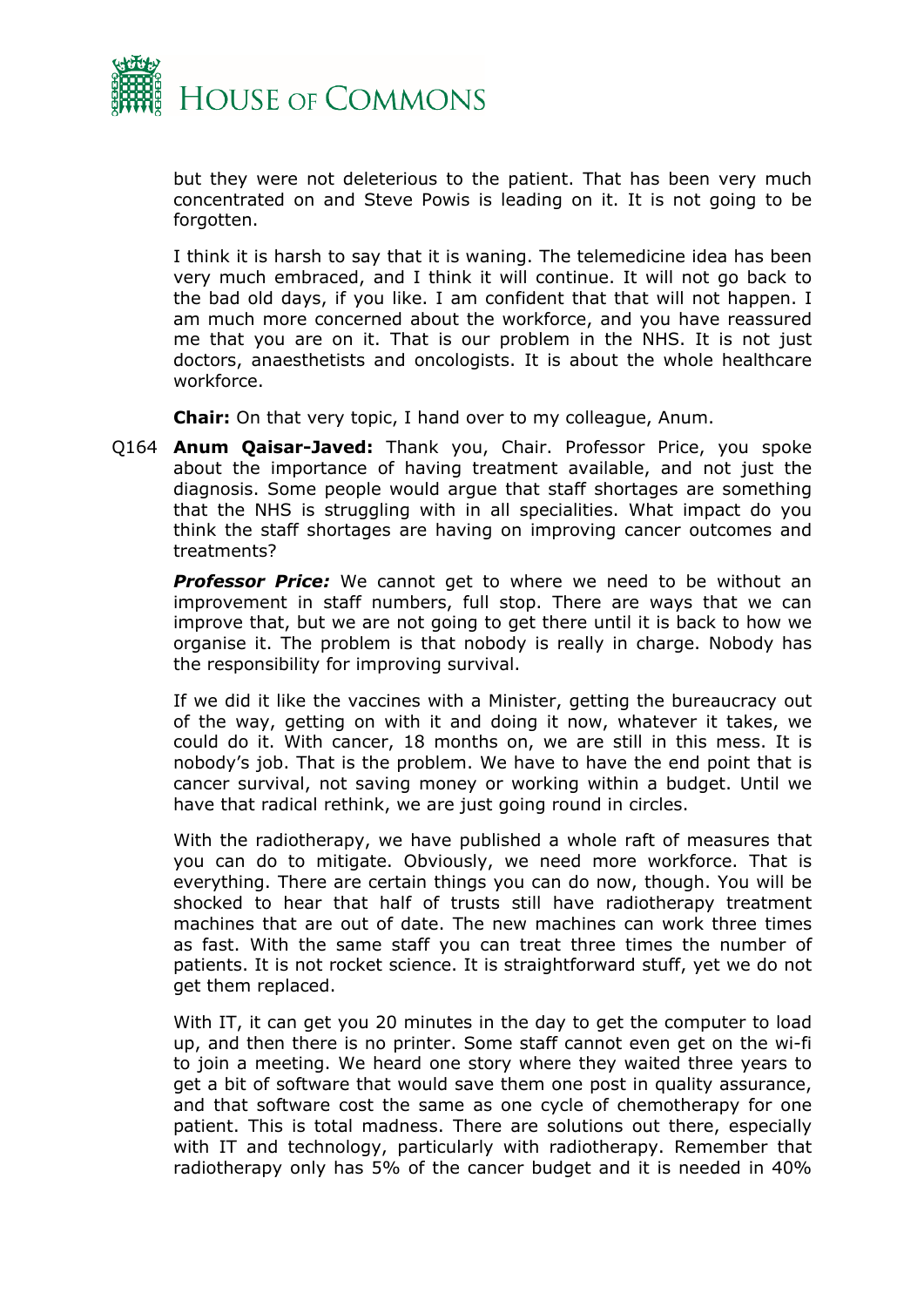

of cures and for 50% to 60% of people with cancer. It has been the Cinderella subject. It has been under-invested and removed from the equation for so long.

As an example—it is about distressed staff—we have done a recent survey; the number has moved from 60% to 80% of staff now on the radiotherapy frontline who either themselves want to leave or know somebody who wants to leave. It is partly because they see this as all so unnecessary. They have seen cancers that they have never seen before because they are so advanced, and patients with advanced disease. The two things they hear are, "Everything is fine; it is not a problem. Just work harder." The second thing they hear is that radiotherapy is not there to be funded. I do not want to sound disrespectful, but we have had Ministers and the Secretary of State mix up the words "radiotherapy" and "radiology".

I know that the Committee will know this, but for the record radiology is diagnosing it and radiotherapy is treating it. If frontline staff feel that the people making the decisions do not even know what they do, it is very depressing.

Q165 **Anum Qaisar-Javed:** They do not have confidence in them. How do we tackle the retention of staff? How do we ensure that people are not leaving the NHS?

*Professor Price:* Get a plan. It is straightforward. Number one, accept that there is a problem. Just say to people, "Yes, we accept there is a problem; we know there is a problem. We are going to put in a plan and we are going to do something about it. Now, let's hear your ideas."

Going back to your question, it is the bureaucracy that stands in the way. I was talking to Nick just before. If he is with a patient and he can give an ablative dose of radiotherapy, he knows that the tumour will not come back in that place. He is not allowed to. That is total madness, and it has gone on all the time with radiotherapy. I think with radiotherapy we had about two weeks of the "Let's do it" phase back in early Covid. Then it was straight back to, "You are not allowed, and you are to stop."

As we heard, targeted radiotherapy can cure. There is a 20-minute outpatient treatment—one treatment—that is non-invasive and will cure lung cancer. You can go back to work in the afternoon. When that was introduced, centres were stopped from doing it. This is the madness that is going on, unless you have somebody in charge.

Q166 **Dr Evans:** Why? You said that for two weeks you were able to do it, and then suddenly you were not. Who told you that you could not, and why did it go back?

*Professor Price:* Because of the perverse tariffs. We have been banging on about tariffs. Tariffs for radiotherapy mean that you get paid for every single treatment. You get more if you do lots of treatments. Classically with Covid, you can shrink it down with modern technology and IT. It is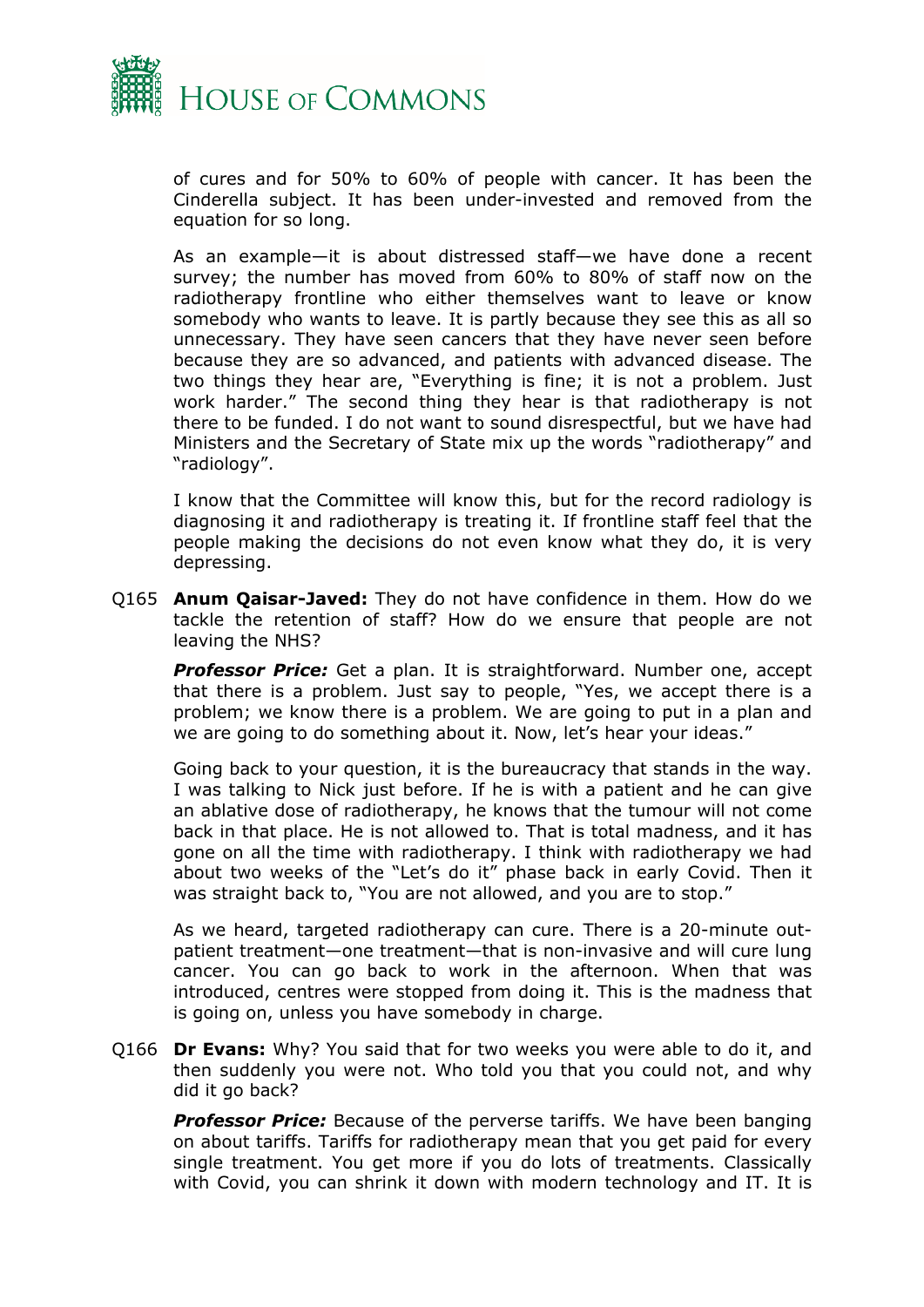

whizzy, and there are smaller treatments, but you do not get paid as much. We were going to change tariffs, but we abandoned that because it was Covid; we cannot think about that until another time. We have a block tariff now, but that means that you cannot have a new machine until you do 9,000 treatments. It keeps breaking down and you cannot do the treatments, so you cannot have a new machine because your machine keeps breaking down.

Q167 **Dr Evans:** It is the trust management telling you this.

*Professor Price:* These are rules that are centrally commissioned. These are rules from the top. The radiotherapy guidelines that are still in place, which we were worried about, said avoid delay for radiotherapy. Remember, it was only in Nottingham a month ago that they reverted to those guidelines for chemotherapy, so that it was only radical people that got chemotherapy. This is rules and rules and rules.

I think "morally repugnant" was how one frontline staff member termed the tariff in radiotherapy. It stops innovation for patients. I am getting cross about this, but that is something you can do. Just stop this nonsense and then patients will survive longer.

**Chair:** Professor Price, maybe you could write to us detailing in a bit more time than you have this morning what the issues are in radiotherapy in particular. That would be very helpful for our inquiry.

Q168 **Anum Qaisar-Javed:** Professor Griffin, you spoke about global shortages and how it was morally incorrect to take staff from other countries and bring them over here. How confident are you in the NHS's ability to address the cancer treatment backlog with current levels of staffing? You said it is not just doctors but nurses and across the board.

**Professor Griffin:** The answer is that I am not confident over this winter. It is not going to happen, not with the pressures. It is not just Covid. Everybody seems to be blaming Covid for everything. We had a problem before Covid. It is a very easy target. Covid is contributing, quite rightly. I accept that, but we also have chronic nursing shortages, as I have outlined, in the surgical disciplines. If you do not have surgical nurses in theatres, the surgeon is impotent. They can do nothing. Surgeons are useless without an anaesthetist and without nursing staff. If you cannot get the beds because you cannot have the nurses on the wards to open those beds, you cannot get those treatments done.

Equally, with social care—I am sure I am grandmother sucking eggs here—if you do not have the carers, you cannot get patients out into social care, thus freeing up the beds. That is why we have ambulance waits. We have to sort all those things out.

My solution to it in the short term, because it is very difficult to solve, is to retain our staff now. We cannot allow any more haemorrhage. We have to support them in the workplace. We must make the workplace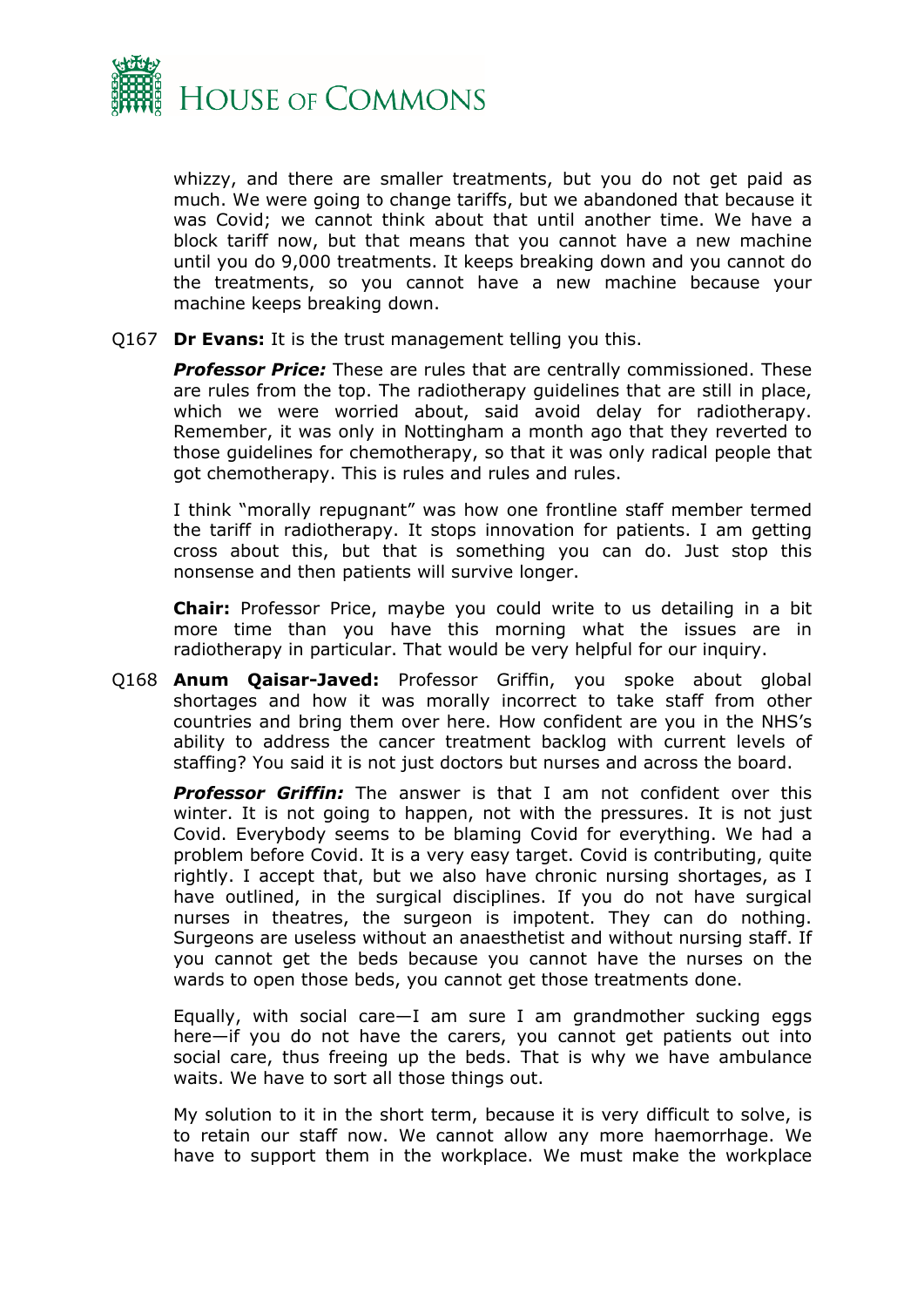

better. We can do that very quickly in the short term. We can make the working environment better so that people do not leave.

We have to encourage those who have retired and left. You heard that there are so many who are thinking of leaving at the moment. We have to encourage those who have left back into an environment they want to work in. There are many 60-somethings and 50-somethings who do not want to do one in fours on call, and come in at night, but they can staff the diagnostic hubs and the elective treatment centres because they are not working 24 hours. They are not doing shifts. Get them back to work.

We surveyed, from the college, our members and fellows. Our fellows voted, and 60% of those who retired in the last three years said they would come back, provided that they were not being asked to do nighttime work and to be on call. They would come back. That is surgeons, but the problem is not just surgeons. It is the nursing staff. If we do the same with our nursing staff, I am sure that the same will prevail.

People love working in the NHS, provided that the working environment is communal, and it is a community. That would be my acute management of the problems we face at the moment. In the longer term, it is exactly what we have heard. We need more doctors and nurses, and we need to train more cancer nurses, more surgical nurses and more doctors and oncologists.

Q169 **Anum Qaisar-Javed:** Professor Cunningham, how do we train more people? How do we encourage them to come into the NHS and to work in cancer services? We are painting quite a depressing picture.

**Professor Cunningham:** I do not think there is an issue in encouraging people to do medicine or nursing. There is an issue with retaining them that you have heard about. Medical places at universities are oversubscribed times 10. We need to expand the number of people in training.

You have heard about retention. In cancer medicine, we are seeing a big issue with burn-out among consultants. Interestingly, it is not the older consultants. It is the young consultants who are 40 to 50. They cannot cope with it. It is the pressures. It is everything you are hearing about. We need to invest more in people. We need to invest more in training more people, as you have rightly identified.

The people are there. The fewer people we have, the greater the pressure on those who are left and the greater the threat of burn-out. It is clear; again, it is not rocket science.

Q170 **Chair:** You have all given very passionate and powerful evidence this morning. Next week we have the Health Secretary, Sajed Javid, coming before our Committee. As a final thought, in just one sentence what does he need to do to address the issues that you have been talking about this morning?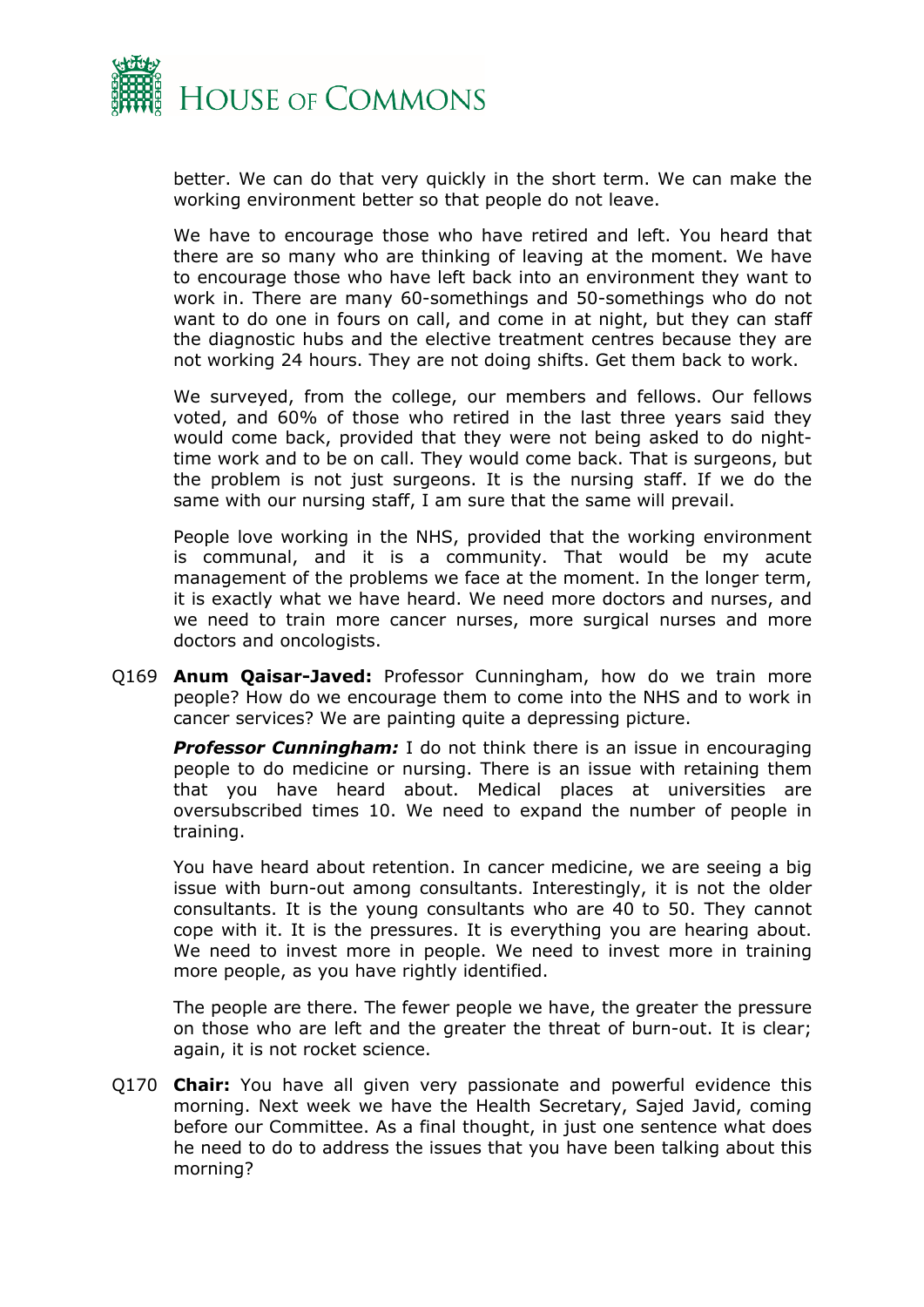

#### *Professor Griffin:* Specifically cancer?

#### **Chair:** Yes.

*Professor Griffin:* It is still workforce. I am sorry, but in the short-term we are not going to make any inroads into the problems that we have with cancer if we do not retain our workforce. Do something to retain what we have, and to bring back what we have lost. That is the only way we can do it at the moment.

#### Q171 **Chair:** Thank you. Professor Price?

**Professor Price:** I would say to him, don't listen to the people who are telling you that it is okay. It is absolutely not okay, and by thinking it is okay, people are going to die. There are a lot of solutions they could do to mitigate this. You could be putting radiotherapy machines into your diagnostic hubs. Industry has IT solutions. I could, on my mobile phone, be planning people on the other side of the country. We are doing none of that, and we need to do it. He has to act. By not acting, more people are going to die.

#### Q172 **Chair:** Thank you. Professor Cunningham?

**Professor Cunningham:** I think he should invest, apart from in the workforce, in technology and research. That is a real way out of this situation that is probably deliverable in a much shorter timeframe than training up the next group of doctors to deliver care.

**Chair:** Thank you all very much indeed. It has been very helpful testimony. We are very grateful to you all for your time. Thank you, also, for all the work you are doing on the frontline at the moment in a very pressured period. We are going to move on to our final panel this morning, but thank you very much indeed to our second panel.

## <span id="page-20-0"></span>Examination of witnesses

Witnesses: Professor James, Baroness Morgan and David Watson.

Q173 **Chair:** I welcome our final panel this morning. We are going to discuss particularly research and innovation and the role that can play in helping us to transform our cancer survival rates.

For the benefit of our final panel this morning, we have been talking a lot in previous evidence sessions about how we could follow best practice in other countries when it comes to cancer treatment. A lot of it is around speedy diagnosis, but you heard this morning about speedier access to treatments, investment in new machines and so on.

We are very happy to hear about that, but we particularly want to focus in this final session on what we can do on the science and innovation side, taking a bit of inspiration from what happened in the pandemic where we started without a vaccine and without treatments and ended up making very rapid progress very quickly, a lot of it actually in this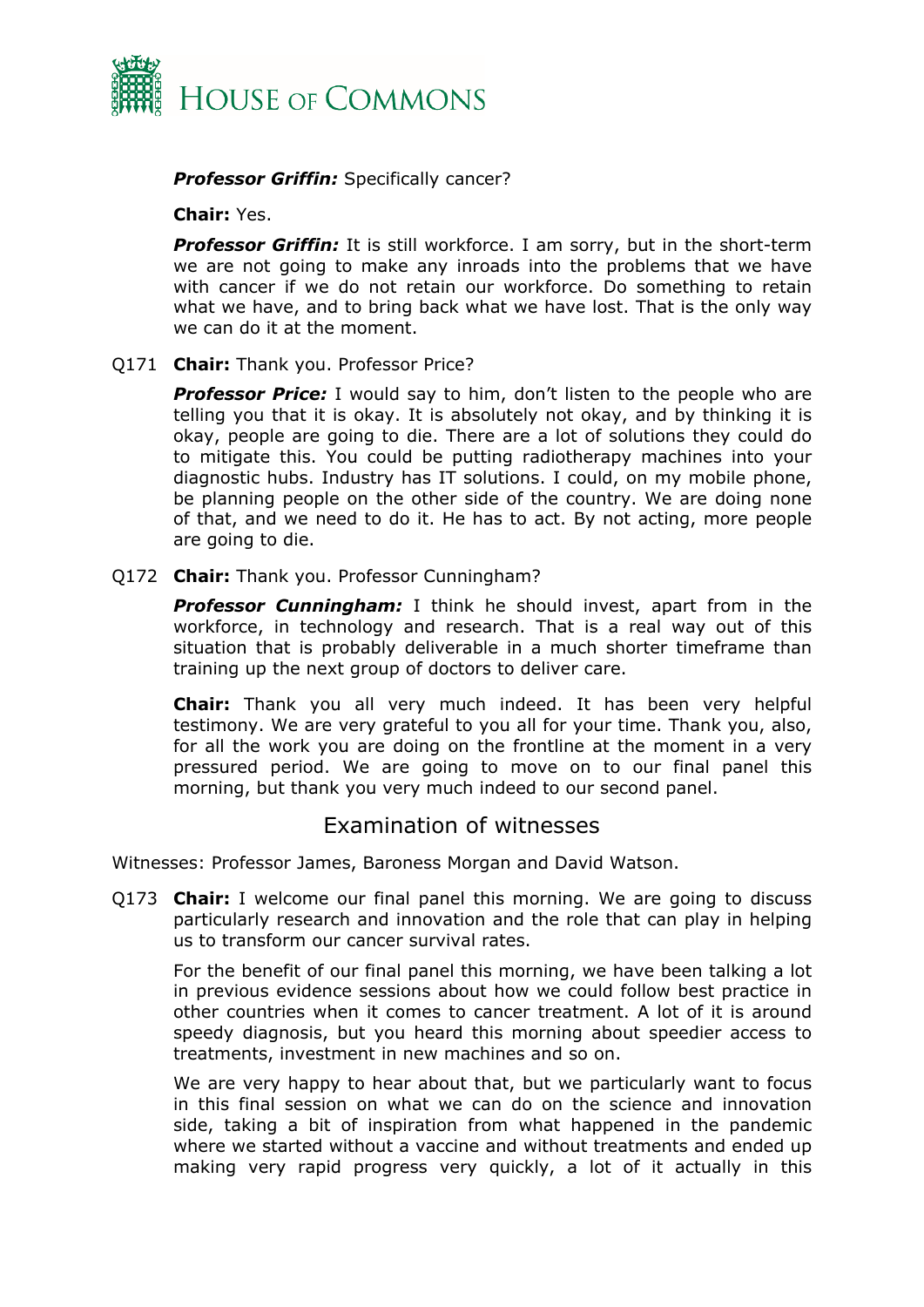

country. We want to see what we could learn from that experience when it comes to cancer treatment.

Thank you all very much for joining us. I welcome Baroness Delyth Morgan, who is the chief executive of Breast Cancer Now; David Watson, the executive director of economic health and commercial policy at the Association of British Pharmaceutical Industries; and Professor Nick James from the Institute of Cancer Research.

I would like to start with Baroness Morgan. As you know, we heard very powerful testimony right at the start of this session from Philippa Hetherington about how the pandemic had interrupted her treatment and she is now in a terminal stage of her treatment. Leaving the pandemic aside, we heard that there were failings in the care that she received. Would you reflect on the things that she was telling us before we move on to bigger issues?

*Baroness Morgan:* I would like to pay tribute to Emma Metcalfe, who was going to give evidence. Sadly, she died last week. She was planning to be here. It was wonderful that Philippa was able to step in. Emma had and Philippa has incurable breast cancer, as you said, Chairman. I think that is really what I would like to reflect on now.

For many, breast cancer outcomes might seem to be really positive. We do very well on survival compared with other cancers, not necessarily in comparison with other developed countries, but those figures mask the fact that there are about 35,000 people living in this country with incurable breast cancer. You might think it is a product of success that they are still living, but what is so important to patients with incurable breast cancer is access to clinical trials and the hope that research and innovation can bring when there are exciting new treatments that can potentially slow down the progression of the disease and the inevitable day when the disease overwhelms one's system.

While there is the possibility of that, it brings hope. We also need to make sure, as a country, that our regulatory processes, which are so important for patient safety, and our processes for the NHS to ensure that we can get value for money and there is fair access across the system, are as aligned and as tight as they possibly can be, so that patients like Emma and Philippa can access exciting and innovative treatments as quickly as possible.

Q174 **Chair:** We often hear about how brilliant our science base is here and how excellent the research is at our universities, but where are we actually? You are obviously an expert on breast cancer. Are we in the top five globally in places doing research into treatments and cures for breast cancer?

*Baroness Morgan:* Absolutely. I absolutely nail my colours to the mast for the research and innovation that goes on in this country. We have some of the most brilliant clinical scientists and the most amazing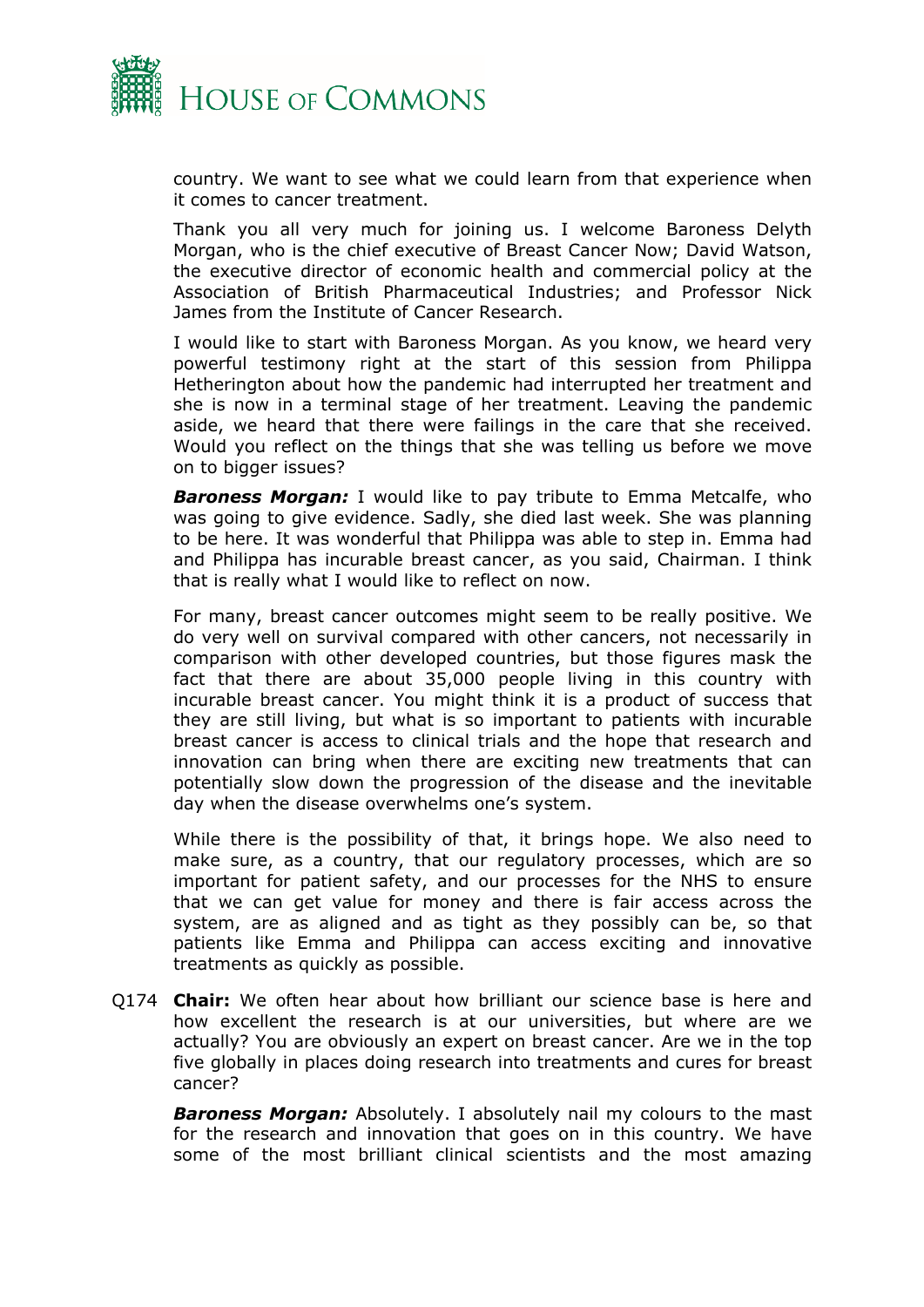

institutions where we see groundbreaking biology converted into targets for new drugs and into life-saving treatments. That is happening.

Obviously, we have seen research interrupted because of the pandemic. That is a big worry for how we keep the momentum going forward, but we really punch above our weight in this country. We need to make sure that we can join that up so that people can access these innovative treatments as quickly as possible, and we do not lose momentum once we get to the clinic. That is a big challenge. Where it works, my goodness, it works brilliantly.

There are delays, and sadly we have seen that with a great example of a new treatment called Trodelvy, with Project Orbis, an initiative of the FDA. All sorts of things aligned in the best possible way, but still we have a break between the successful licensing of a really exciting new treatment for unmet need in triple negative breast cancer. There is a gap, and we have to wait until spring or summer before NICE can properly finish their job and decide whether or not it will be available on the NHS. We know we have a great licensed treatment. We are just waiting.

Q175 **Chair:** To be a bit more specific, if we are in the top five globally for cancer research, who are the other four?

*Baroness Morgan:* I think you would have to think about, obviously, the States. You would think about Germany. Then I would be a bit unsure, but we are definitely up there. Actually, I would say that we are pretty close to the top. My colleague here will be able to say. We really are, and it is something to be proud of.

Q176 **Chair:** I will come to Professor James in a moment. David Watson, you represent pharmaceutical companies. First of all, do you agree with Baroness Morgan about the quality of our science base? Do you think that the pandemic gives us an opportunity to think differently about the role that science and new treatments can play in improving our cancer survival rates?

**David Watson:** Yes, I do. First of all, I recognise that the life science sector in the UK has been a very effective sector for a number of years. The basic research here and the innovation has been among the best in the world.

Specifically on research and development, this country suffered over the pandemic. Unfortunately, we have not yet recovered to the place where we were before the pandemic, whereas other countries have got there faster, certainly in clinical trial recruitment for example. The UK is still down.

On the point about Orbis, to talk about new medicines development, I think Orbis and the new regulatory pathway has been a great thing for the UK to be front and centre of, along with other countries. As other speakers have said, the challenge with looking at access to medicines is that it is not just a regulatory question. In the UK obviously, we have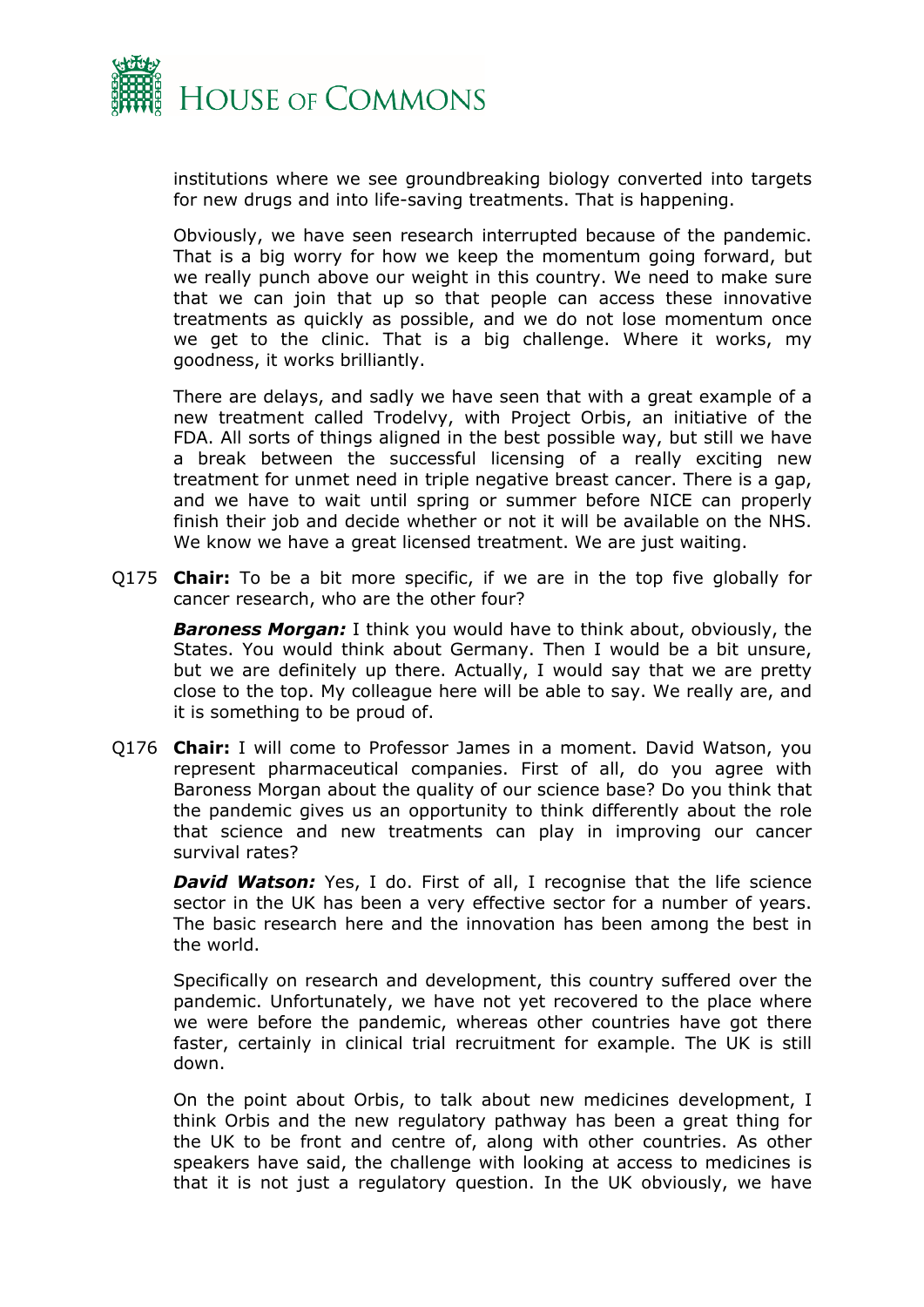

NICE. I agree with the point that somehow we have to bring all the processes together to make them work and to ensure better patient access than we have done.

Q177 **Chair:** Let me bring in Professor James. What is your perspective? Has the pandemic changed the way we think about the role of science? When we are worried, as we are in this Committee, that our cancer survival rates still appear to lag other countries that we regularly compare ourselves to, like France, Germany, Denmark or Australia, should we be looking for radical leaps forward as well as incremental improvements?

*Professor James:* I think the scientific response to Covid exemplifies what we can do for everything. We invested money early in vaccine development, somewhat speculatively. It was not clear that AZ at Oxford had picked the right target for their vaccine, for example, but the investment was put in speculatively. The delivery mechanisms downstream were put in ahead of the results of the trial.

The MHRA looked at the toxicity of the vaccines as the trials were going on. Obviously, you get the toxicity straightaway before you get the efficacy data. We could do the same sorts of things with cancer drugs. We could remove a lot of the barriers to taking drugs out of the lab and into the clinic. My institution has developed more new drugs for cancer than any other institution in the world. We cover the whole spectrum from basic science drug discovery through to large-scale clinical trials, which is my particular specialisation.

The second thing is that the trials regulations were not suspended for the Covid vaccine trials, nor for the RECOVERY trial that is actually based on a trial that I run for prostate cancer called STAMPEDE, which is testing multiple things all at the same time. They were fast-tracked, and barriers to progress were removed. Costs were defrayed and access to trial set-up and all the rest of it was done very quickly. Again, we can do the same things for cancer trials.

One of the things my institute has researched is the time from patent to patient. A patent lasts for 20 years. A few years ago, the time from patent to patient typically in the UK was 12.8 years. It is now 14 years. It is going up. That is one of the things that drives up the cost of the drugs. The drug companies are only making money once they have got the drugs in the patient.

Q178 **Chair:** Are you saying that it takes 14 years from a drug being ready for it to be patented?

*Professor James:* No. You make the patent when you synthesise the new chemical entity that might be the drug. The majority of drugs do not make it from patent into the clinic, clearly; 95% of drugs do not make it from phase 1 to phase 3, for example. Rather like with the vaccine, you have to spread-bet across a lot of compounds to get the winners. It is not clear what the winners will be. That is what the clinical trials are for. The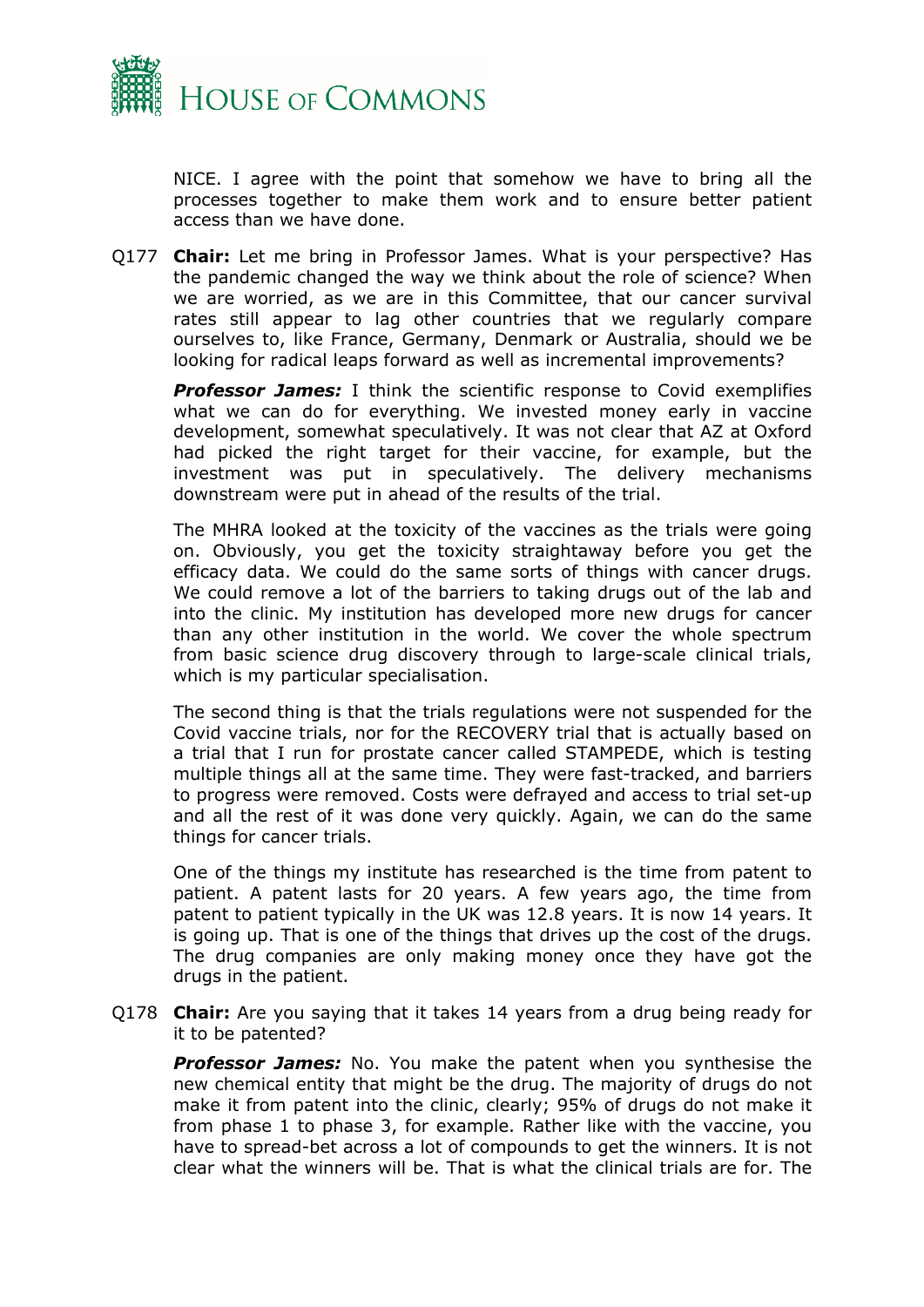

processes, once things are hitting the clinic, are so slow. It takes a long time to set the trials up. It takes a long time to get the approvals. It takes a long time to open centres like the Marsden. I previously worked in Birmingham at a big DGH, the Queen Elizabeth. The bureaucracy underpinning all of this is ferociously and, I would say, unnecessarily complicated.

The Covid trials, the RECOVERY trial and the vaccine trials, have shown that you can massively accelerate those bureaucratic stages. That is to everybody's benefit.

#### Q179 **Chair:** Are we going to do that now?

*Professor James:* There is no reason why we should not, but the evidence would be that we are not. If we look at bladder cancer, which is one of my areas of interest, trial recruitment dropped off a cliff with Covid because we were told to stop doing trials nationally and focus on Covid trials, not unreasonably. Once that bar was removed, some areas such as south-west London where the Marsden is, where I work, pretty rapidly ramped up trial recruitment again. Birmingham is where it was before. It still recruits almost nobody to cancer trials. They are bogged down in the Covid response.

The amount of money you would need to put in to oil the wheels is tiny. You need to put in a few more trial co-ordinators, a few more data managers and a few more administrators to process the ethics applications. You can rapidly accelerate trial access and trial recruitment with quite small amounts of money.

Q180 **Chair:** Could you possibly write to the Committee and spell out what we need to make standard, following the example of the RECOVERY trial and the Covid trials, in all our trials going forward? That would be very helpful for our final report.

#### *Professor James:* Yes.

Q181 **Dr Evans:** I have two areas to talk about: regulation and the clinical aspect. David, I will turn to you given your position and your previous history.

I do not want to prejudice my question. What is your SWOT analysis of the current MHRA and their position? What are their threats and opportunities at this point in time? There is a big debate going on. I would be interested to know what your thoughts are.

**David Watson:** One of the debates on regulation is whether fast is better. Moving from the position of the UK being part of the European agency where we all did things together, once you take the UK out of that you have a decision to make. Do we just try to copy what other countries do, or do we try to take a leadership position?

I think the MHRA is steering the correct path through that by maintaining its expertise and its position as a well-respected global regulator. There is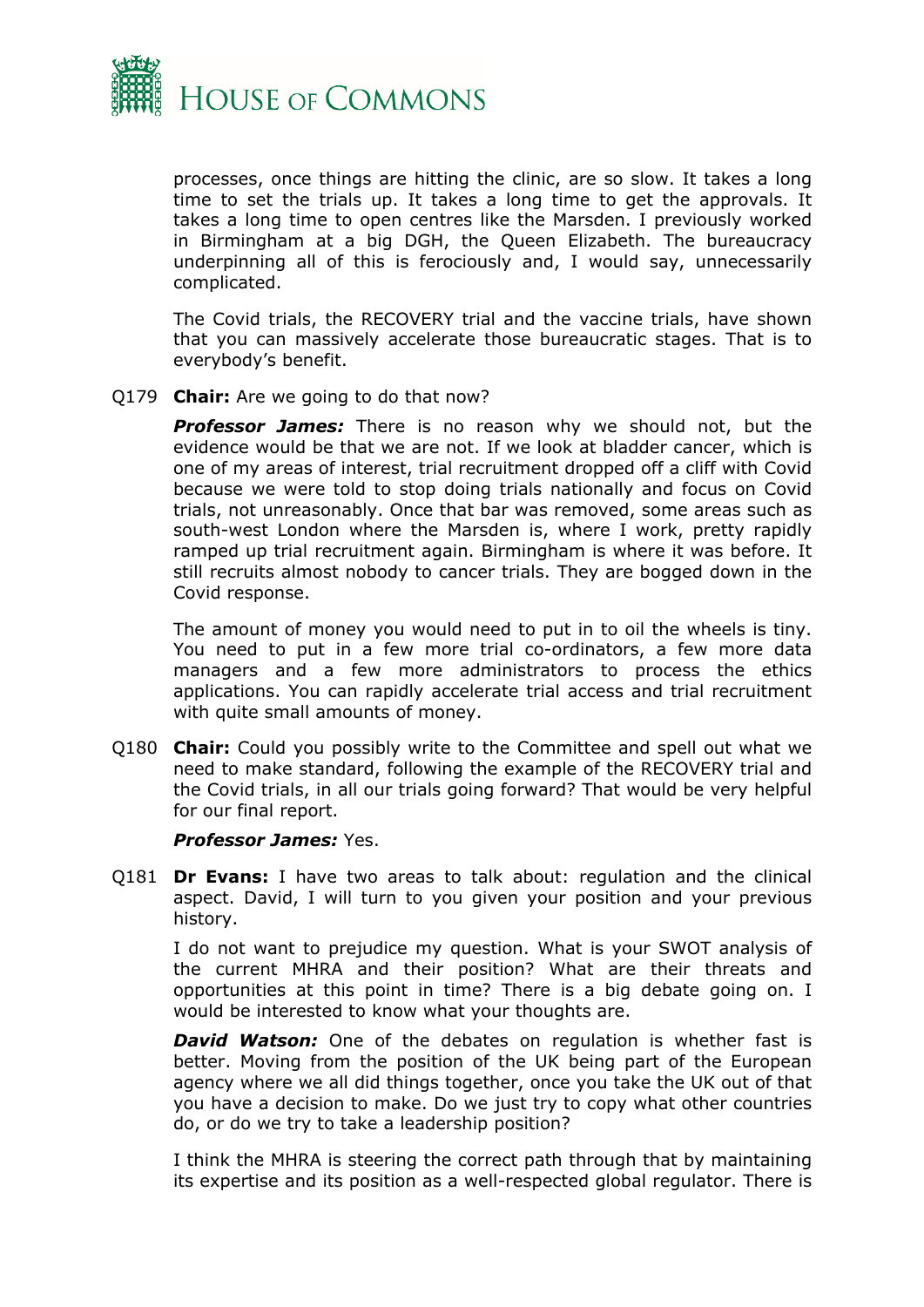

a balance, though. If we just expect to license new medicines as fast as possible, we will inevitably end up in a situation where we do not have the data available to decide whether something works. There is a bit of a trade-off on speed.

Q182 **Dr Evans:** Feel free to pass on this question, but it would be interesting if you or your association had an opinion. With the MHRA staying where it is and the EMA taking over, there is talk of a lot of staff moving back across and that there will be a dearth of skills in the UK. Do you think that is a real eventuality, and the problem therefore is that we may not have the skill base to deal with the applications when they come through? Is that a picture that you see happening?

*David Watson:* Yes. Other speakers have talked about workforce. You could obviously apply workforce planning to the MHRA and to NICE as well. It is really important that fundamentally we have the right scientists, and so on, working in our regulator. In fact, the MHRA is very much looking at that at the moment.

The signs are, though, that it is entirely feasible for the MHRA to remain a gold standard regulator in the world. That is good for industry and for patients too.

Q183 **Dr Evans:** That is useful for the Government to hear. We heard it the last time. Research is one of the key ways to get it out, and obviously taking some of those building blocks out. For a small amount of money it is the kind of investment that you could make. I argue, as a clinician, about not waiting 10 minutes for your computer to boot up; it should work like your mobile phone. Those tangible things can make a real difference.

I want to move on to your experience. Your organisation comments about the fact that there is almost a hesitancy for frontline clinicians to use new medications. Can you comment a little bit on that?

*David Watson:* We tend to think about medicines as licensing a medicine and then after that it is immediately in clinical practice. Of course, that is not the case. NICE, as you know, carries out health technology assessments in England, and the Scottish Medicines Consortium in Scotland has a very equivalent role, and they do it very well. We have, however, a challenge, particularly with the example the patient gave of delays in getting brand-new technology to patients. In part, although we are doing the regulation bit well and probably as fast as possible, that is because the decision on whether the medicine is value for money for the NHS is taking too long to get to, and then the commissioning decision is also taking too long to get to. That is an unacceptable package or process in the UK, and I think we need to bring those things together.

Q184 **Dr Evans:** You go through all that, and there are a good number of drugs that are all licensed and ready to go, but clinicians are wary of using them because they don't have experience of them and are worried they will get sued if they use them wrongly. How do we smooth over that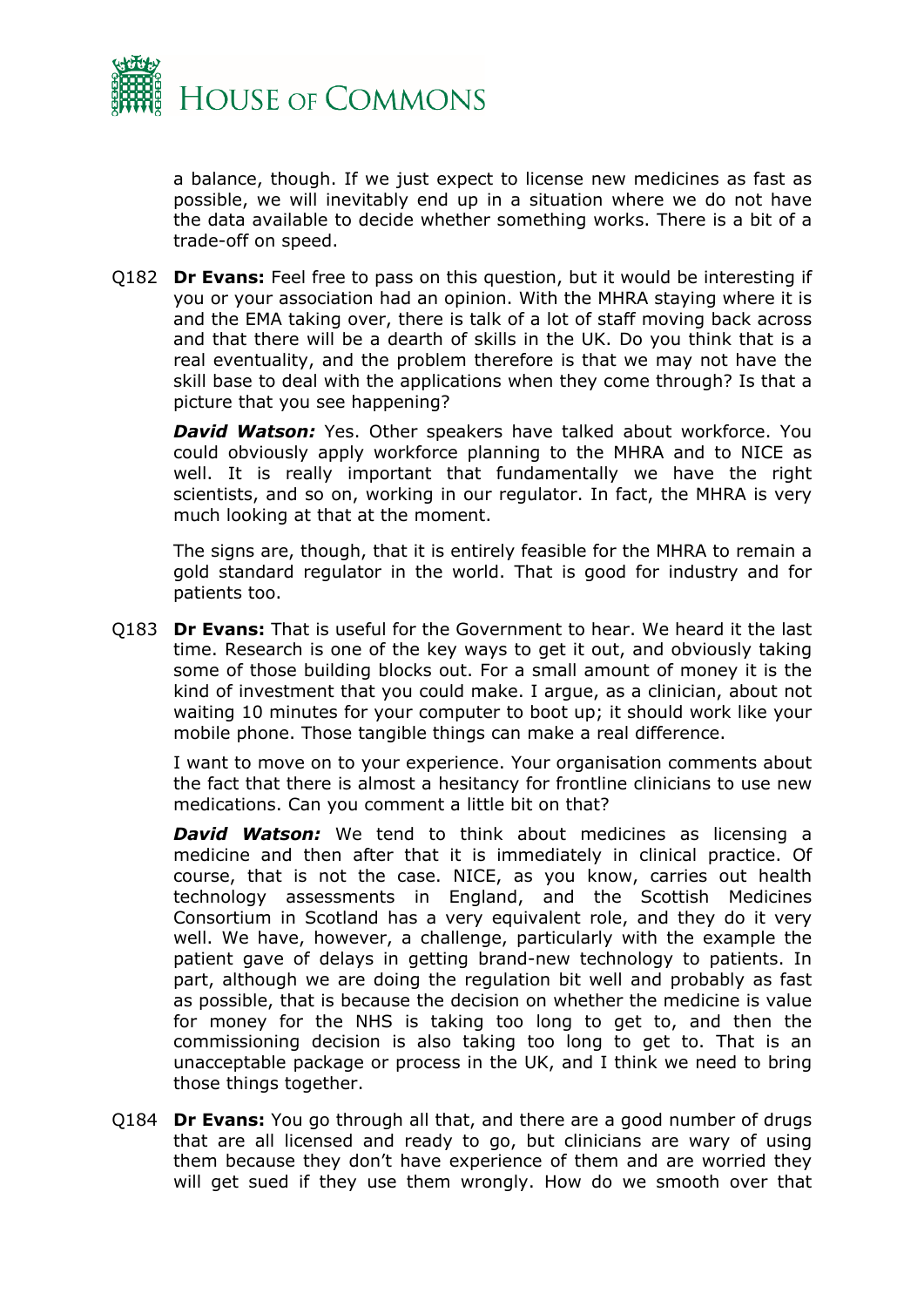

part? It has all gone through to the CCG, be it a new migraine treatment or a new treatment for heart failure. There are some fantastic drugs that have come through, but there is hesitancy across the country about using them. How do we do that? Is that the industry's job? Is it the doctor's job? Is it the Government's job to try to join it all up? Where do you see that pressure falling?

**David Watson:** I would differentiate two aspects. One is the availability of medicines in the UK, and the other is the uptake and their actually being used to help patients.

On the availability side, one of the features that the system increasingly has in the UK is that, although NICE may recommend a medicine that is cost-effective for the NHS to use, it will increasingly say, "It is a yes, but" and that "yes, but" is that only certain patients will be allowed that medicine because it will be cost-effective there, and it may not be costeffective elsewhere. That happens in about half of recommendations or optimised recommendations. We think that needs to be addressed because it will be a barrier to medicines being available to the population that the medicine was licensed for.

On the second point about whether the medicine is then used in practice, as I think other speakers have said, a whole lot of processes affect that, things like pathways, centres of excellence and guidelines. The constant theme in all of those is whether there is a leadership focus on improving the availability of medicines, in the same way as you could pick up a newspaper and look at a league table for vaccine uptake. Do we have the mentality that we need to have the very best care available to patients? Often, I do not think we have as much in this area.

Q185 **Dr Evans:** Do you see that levelled at CCGs, ICS, or at national level? The good news about having 40 or 42 new ICSs is that we have chairs who could potentially come round a table and say that, or is it above that, at a NICE level? Is it sitting them all down together and saying, "Make a decision and we will use this medication"?

*David Watson:* The first thing we can get right is to reduce the number of optimised recommendations. That would mean that the NHS was able to use medicines at a cost-effective price that had been licensed by the MHRA. That is step one.

After that, the industry tends to the view that uptake is best when it is co-ordinated across the system. When pathways are left to be secondguessed or reinterpreted at local level, you start to see variations in care. There is a balance between centralising activity in the NHS and allowing ICSs, and so on, to plan around their local needs.

**Dr Evans:** Thank you very much.

Q186 **Anum Qaisar-Javed:** David Watson, Cancer Research UK found that one of the main barriers for the workforce to get involved in research is lack of protected time. Could you talk to me a little bit about that, please?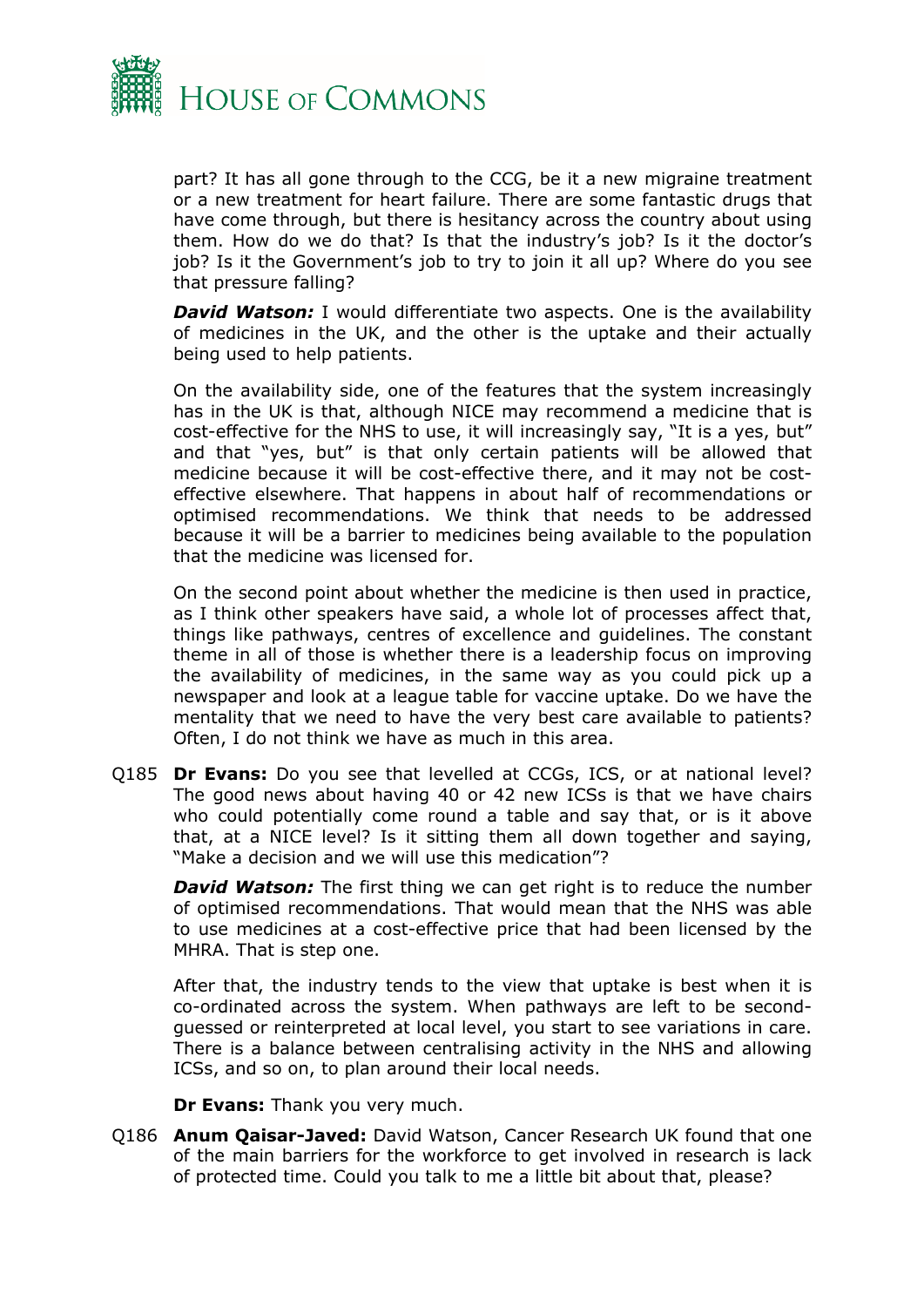

*David Watson:* Not all of the research in the UK is sponsored by the pharmaceutical industry, but a chunk of it is. The industry is always keen to help the NHS do clinical research. As other speakers have said, it is probably a key part of care ultimately for cancer patients. This is pretty old data, but about one in six cancer patients is somehow involved in a clinical trial as part of their treatment.

At the moment, the lack of recovery in the UK has possibly been down to NHS resilience to the pandemic and the ability to get people back into the cancer care setting, as other speakers have said. There is particularly a problem going forward about recruitment. I think there is a multitude of reasons behind recruitment. We have a study that we can provide to the Committee as evidence. We talk to the various things that we think affect recruitment of patients to clinical trials. Certainly, the workforce planning and genomics aspect is all very much part of that as well.

Q187 **Anum Qaisar-Javed:** What were the kinds of things that you found in your study, if you can remember off the top of your head?

*David Watson:* I would say that, compared with other countries, the industry somewhat has the benefit of being global and therefore being able to see how other countries operate in the space. Spain, for example, probably has more of a culture of clinical trials being a core function of what the health service does, across even regional hospitals. We do not necessarily have that culture of clinical trials being really important to the NHS in all settings. It is great in some very expert centres, but it is not necessarily seen that way across the board. It is seen potentially as a burden and something that people do not really want to get involved in. That is one aspect.

The other aspect is an IT process element, which can be tricky to navigate. The approval for running clinical trials in the UK can also be pretty complex for companies to work through.

Q188 **Anum Qaisar-Javed:** Baroness Morgan, would you say that your experiences in breast cancer are similar? In the information you find, what are the workforce barriers to clinical research?

*Baroness Morgan:* Listening to the discussions makes me want to be reflective and say that it is actually about how well the whole system works together to promote research and innovation for patients. Ultimately, it is for patients, and having access to new treatments offering hope to patients like Emma and Philippa—is the end goal, as well as take-up of all the other new or better treatments, possibly cheaper treatments. That is the goal of the system. We know that patients who receive their care in a hospital that is research active and has clinicians, nursing staff and admin staff who are all involved in research do better. That is well established.

These are the challenges that we see in research currently. Nearly 50% of medical research in this country is funded by charities. That is true in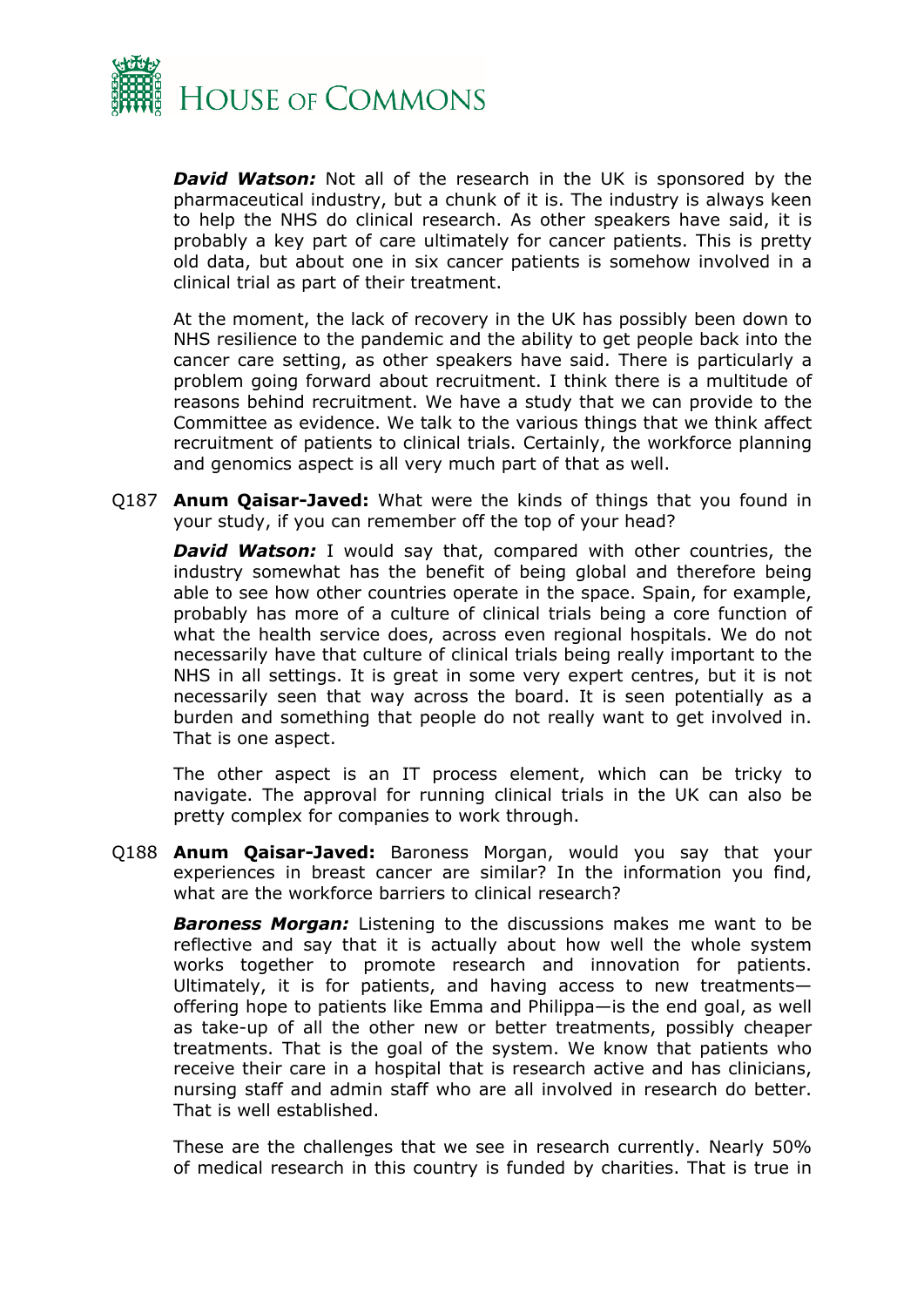

cancer. Through the pandemic, most cancer charities experienced a really significant drop in income. We are the people who fund the clinical fellows and the people who may take time out of their medical training to do a PhD. We are a really vital part of that ecosystem. That is a real worry. We have not made up that funding. I know it is a problem across the board in other medical charities as well. The Government have provided some support. It is not very much. It is about £20 million, which is a small amount in the big hole that has been left. In the way the NICE process is being reviewed at the moment, there are a few missed opportunities to align the NICE technology appraisal with the regulatory process, so that you can take out the gaps. Obviously, that is the other end of the ecosystem.

Workforce is absolutely key. Research nurses are absolutely vital. They are often pulled away to work on other things, particularly during the pandemic to support patients. The whole system is creaking, but we have a huge opportunity to get it right. We have a commitment from the Government to speed up all these processes and to make access to new treatments much quicker, and to help people like Emma and Philippa get extra time with their families through speeding up the regulation and so on.

It is very easy to say no to a new treatment. It is much easier and much quicker just to say, "No, we can't do it." I accept that NICE has to do the work and it has to be fair. That is how we are going to get innovation across the country. If you are in the centres of excellence or you are being seen at the Marsden or the Christie, that is great, but it has to be fair and equitable. That is why cancer alliances are really important. They are a team, a collective, where you can get a bit of critical mass for debate and discussion about how we are going to really improve our outcomes in breast cancer locally. How are we going to get together? Some will have tumour boards and so on. It is getting the system to work and to prioritise research as part of the beating heart that motivates people to go the extra mile for their patients.

Q189 **Anum Qaisar-Javed:** Moving the pandemic to the side, is there a culture in the NHS for research? I am thinking back to what Cancer Research found. One of the biggest issues they spoke about was that there is no protected time for research.

*Baroness Morgan:* Absolutely. It is really tough. You have to be very driven if you are in an ordinary district general hospital to carve out time to do research. In the centres of excellence, where you have a relationship with an academic institution, and you are very research active, there is more opportunity and more of a culture. There is absolutely no reason why, in every coffee room—there are not many canteens—they cannot be talking about research. It is what excites people in medicine and research nurses. Clinical nurse specialists are all there because they want to improve outcomes.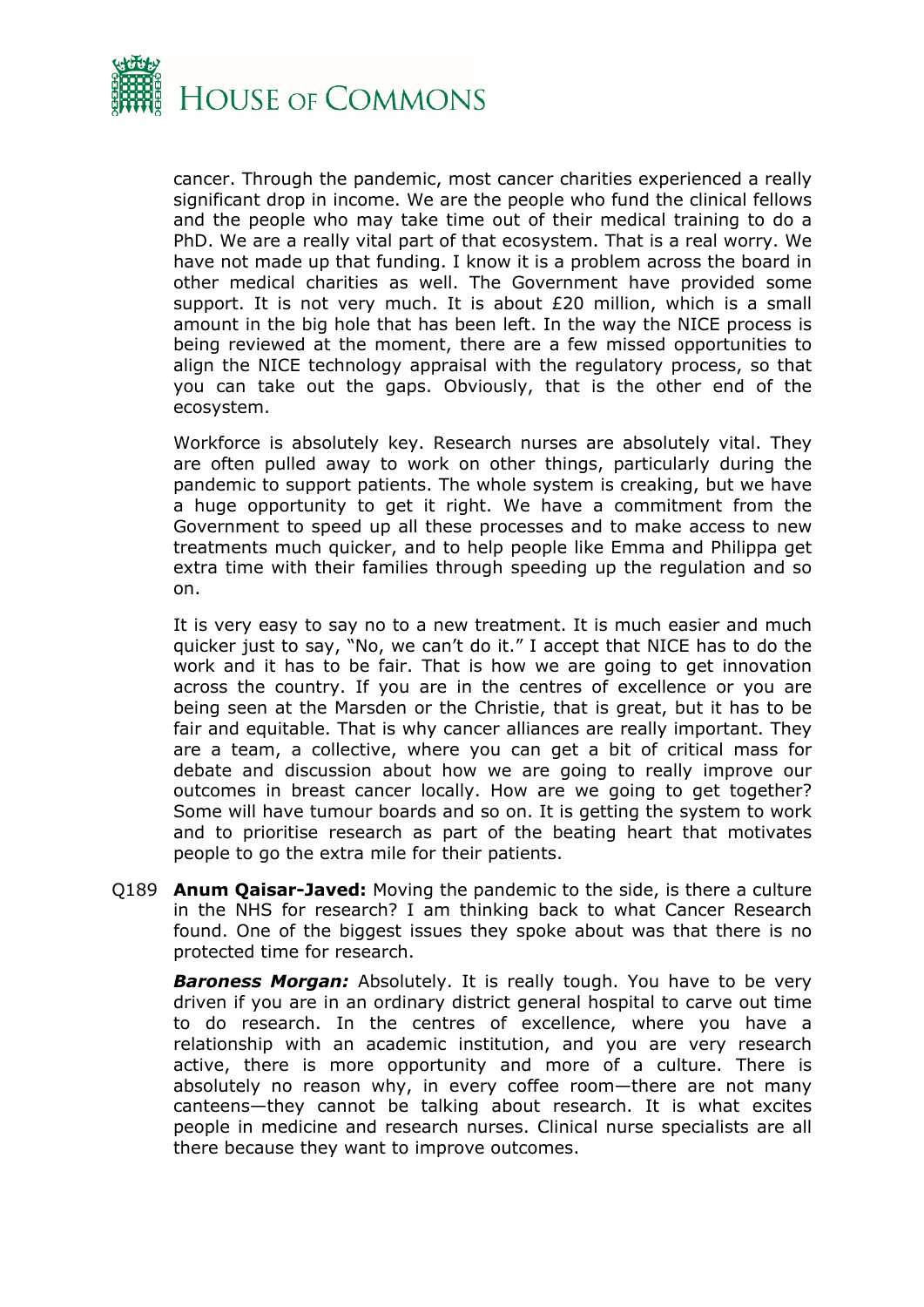

It would be as much about researching and evaluating the delivery of care and what works in a particular clinic style, what information works best, or how we help people to understand risk or make choices about different types of reconstructive surgery and so on. That kind of research and implementation of research is valuable as well. It is not only the research that goes on in the laboratories like those at the Institute of Cancer Research, where they are looking for new biological pathways or new drug targets. It is also about how we make the best of what we have around us to serve our patients better. A lot of it is time.

Q190 **Anum Qaisar-Javed:** Professor James, in your centre what staffing challenges have you faced?

**Professor James:** I might broaden that out to the centre I was in before, in Birmingham, which is a hugely busy DGH. I worked there for quite a number of years. I was the cancer R&D director for many years as well.

In terms of barriers to research, we surveyed our oncology workforce as to what they thought about trials. In general, they wanted to put people in trials, but what they did not want to do was fill in case record forms and serious adverse event forms. That can be done by other people; they do not need to do it.

What we found was that, once you put in not that much resource to take those barriers away, trial recruitment quadrupled across not just the QE but the network. What we also found, though, was that, when you asked patients if they wanted to go into trials, overwhelmingly patients want to go into trials. But if you are pitching up in Walsall, which is part of the network in Birmingham, almost nobody went into trials because there were no trials on offer in the first place.

There are a number of issues around that. One is about equity of access. If you come from a poor, deprived background, particularly from a BAME background, you are much less likely to go into trials than if you are white and middle-class. That causes all sorts of problems with the evidence base as well, because you do not know whether drugs or radiotherapy treatments will behave the same in different groups. One of the aims of our biomedical research centre renewal is proactively to target deprived areas. We are partnering with Clatterbridge, for example, which has some of the most deprived boroughs in the country, to ensure that we can get people from deprived backgrounds into trials as well as university professors living in Edgbaston or Chelsea. That is key.

The workforce issues are the same for everybody. There are not enough of the people you would like to have enough of, so you have to look at it creatively. For example, instead of employing research nurses, who are an incredibly scarce resource, you employ recent graduates in biosciences. They can do a lot of the stuff nurses do. They cannot take blood, do injections or put up drips, but they can do a lot of the rest of it.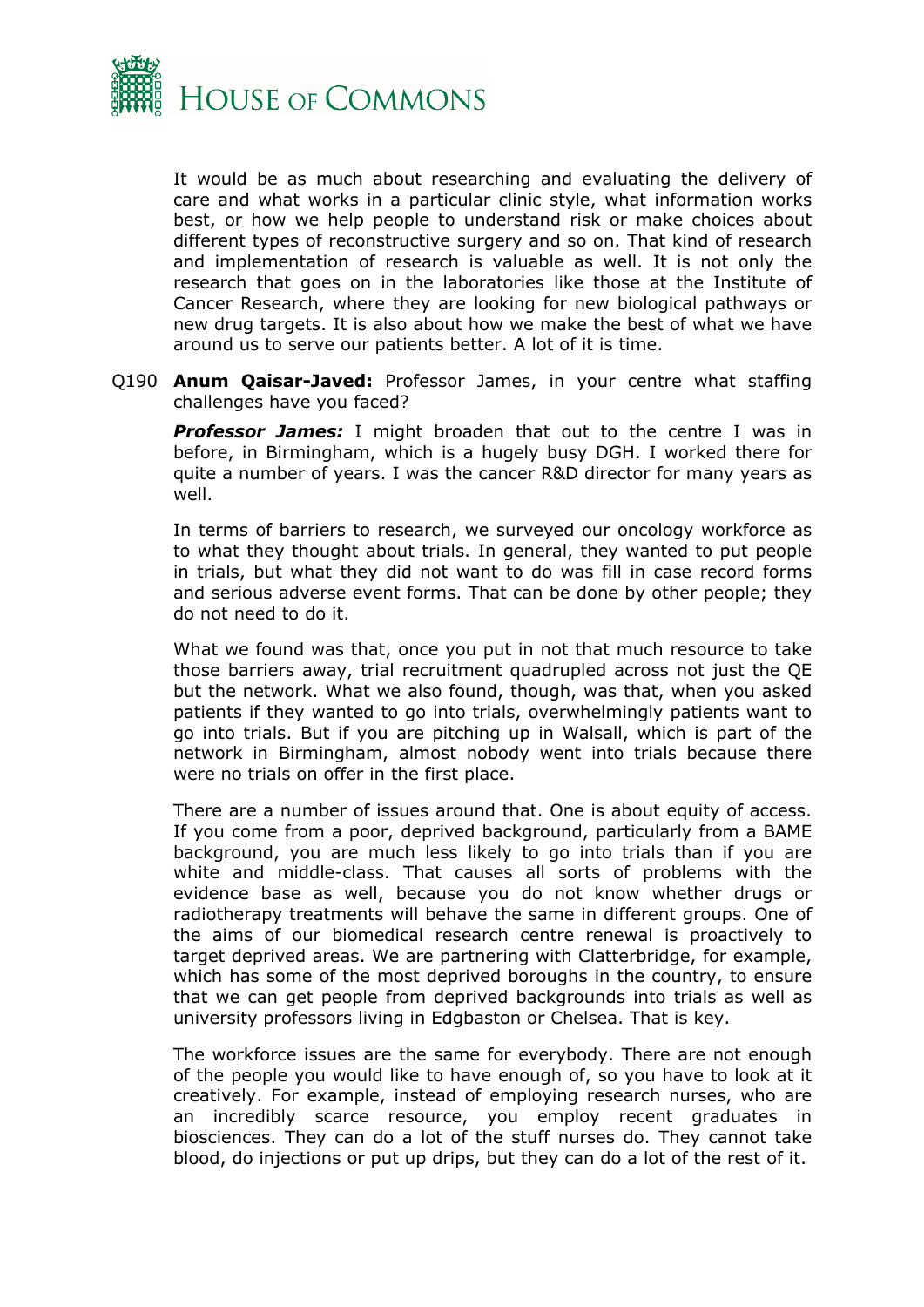

By fiddling around with the skill mix and being more innovative, you can drive costs down because it is much cheaper to employ somebody who has just graduated than somebody who is a specialist nurse, and you can deploy the nurses to do stuff that is towards the upper end of their skill range instead of doing stuff that is actually not necessarily a nursing or medical task. That is one of the things we did in Birmingham. It is one of the things that the Marsden, which is where I did my clinical work, does extremely well. As a result, we recruit well to clinical trials and we have a culture of doing it. You expect that you are going to do it if you work there, and the organisation as a whole does it very well.

Perhaps I could mention one other thing about doing trials in general. If you look at trials of radiotherapy fractionation, and instead of four weeks of treatment you give treatment in a week, we can cure prostate cancer my specialisation—in a week. To do that, you have to do a large-scale trial. Just in the fact of doing the trial, you have saved a shed-load of radiotherapy fractions because half the patients are now getting fewer of them. It also means that when you get the results of the trial and the 20 versus five show that five is just as good, the centres that take part are all completely tooled up to do that treatment. It is very easy to implement.

By doing the trial, you quality-assure everybody's treatment while you are doing it. You up the standard nationally in all the participating centres. You save resources if you do trials well. It then gets very easy to roll out, so everybody wins by putting more patients in trials. Patients want to go into them. Clinicians want to put patients in trials, but they do not want to do the bureaucracy. If you get a result, if lots of people have participated, it is then easy to implement.

Q191 **Dr Evans:** Professor, we have talked a lot about the system base and less about the patient. Particularly with your specialism in prostate cancer, the current drive is to diagnose many more people much earlier. At the outset, that seems a good side. The downside is that, with the likes of prostate, picking it up very early can mean you give someone a diagnosis of cancer and they have to live with it for 15 or 20 years. Do we have the balance right?

*Professor James:* I think so. I think early diagnosis is generally a good thing because you frame-shift things towards earlier treatment. One of the things that we have learnt with prostate cancer is that, actually, you do not need to treat everybody. We can monitor people and not treat them, or indeed overtreat them.

The other disease I treat is bladder cancer. Prostate cancer outcomes have improved substantially over my professional career because we have invested money in research, and across the board in pharmaceutical, radiotherapy and so on. With bladder cancer, the outcomes have not changed at all. You are as likely to die now as you were 30 years ago if you are diagnosed with bladder cancer. A lot of patients with bladder cancer pitch up in A&E. They pitch up in completely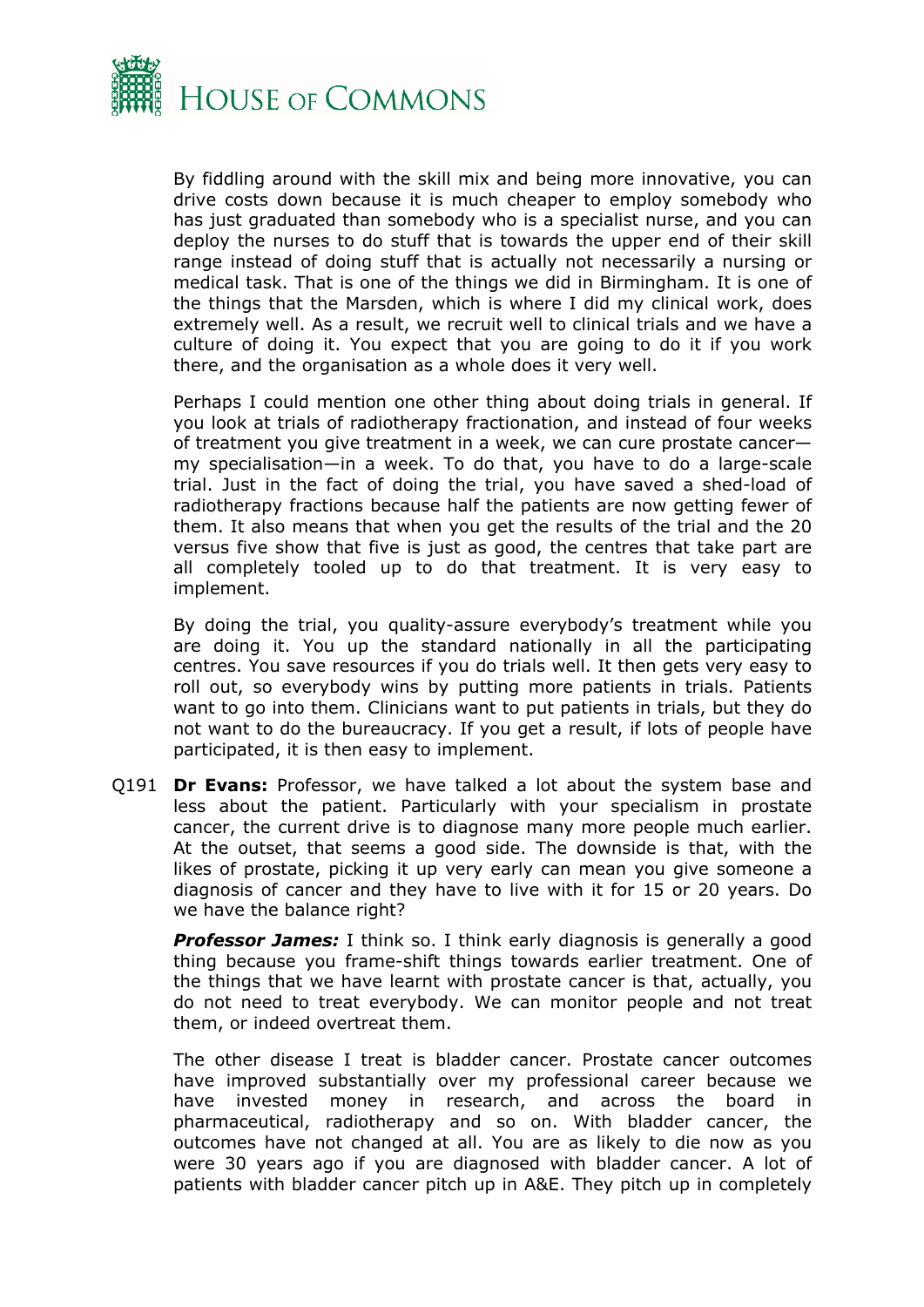

the wrong place. Overall, 18% of cancer patients arrive in A&E, so the drive for early diagnosis is absolutely correct. I know that the Committee has heard about that previously. The problem of managing earlier cancer is, honestly, a nice problem to have. You have better options, and often less expensive options. It is a good place to be, not a bad place to be.

Q192 **Dr Evans:** Can I extrapolate from that a little bit further? We have heard as well that we are moving much more to personalised treatment, genetic treatment and even genetic screening. I am thinking about futureproofing systems. Do you think that the NHS is going to be in a position where people might be able to have their genome sequenced and be told they have a predisposition to bladder or prostate cancer at the age of 40, and then have to manage that through? Is it too naive for the NHS to be having these conversations? What work is going on in this sphere to make sure? This is coming in the next 10 or 20 years. It is up to us as policymakers to make sure, when we are doing these policies, that they are future-proofed to make sure that we are detecting early. What is detection and what does that look like to the patient?

*Professor James:* One of the things I am actively involved in is research around what is called polygenic risk profiling for prostate cancer. We can identify a man who is in the top 10% of risk. What you can do then is target screening resources disproportionately on the people at highest risk, and disproportionately less on the people at lower risk because those are the ones who are most likely to get it, and they typically get worse cancer when they get it. You get more bangs for buck. It allows you to focus your resources where they are needed.

As I think was said earlier, you need to focus not just on diagnosing people but on making sure they get the right treatments once they are diagnosed. If you alter the diagnostic paradigm, for example in the way we are doing with the polygenic risk score, it is quite clear from the clinics I run with these patients that they have disease that behaves, on the face of it, in quite odd fashions, because we are picking them up at probably a much earlier stage than we would have done otherwise.

The treatment paradigm needs to change as well. You need research at every stage of the thing. It is not just about diagnosis. It is about managing how cancers behave once you are diagnosed.

Q193 **Dr Evans:** My final question is this. Do you think the UK is up there as a world leader on this? Is one of the ways of getting ahead by stratifying much better so that we can deal with the backlog we have heard about and the problems we face with cancer, because we are targeting much better, it is cost-effective, patient effective and has better outcomes for the staff because they do not have such a big workload?

**Professor James:** We absolutely are world leaders. One of the huge advantages we have is that we have, broadly, a single payer system and a single provider system. We have fabulous data potentially available to us. One of the things that is very frustrating to me is that data is the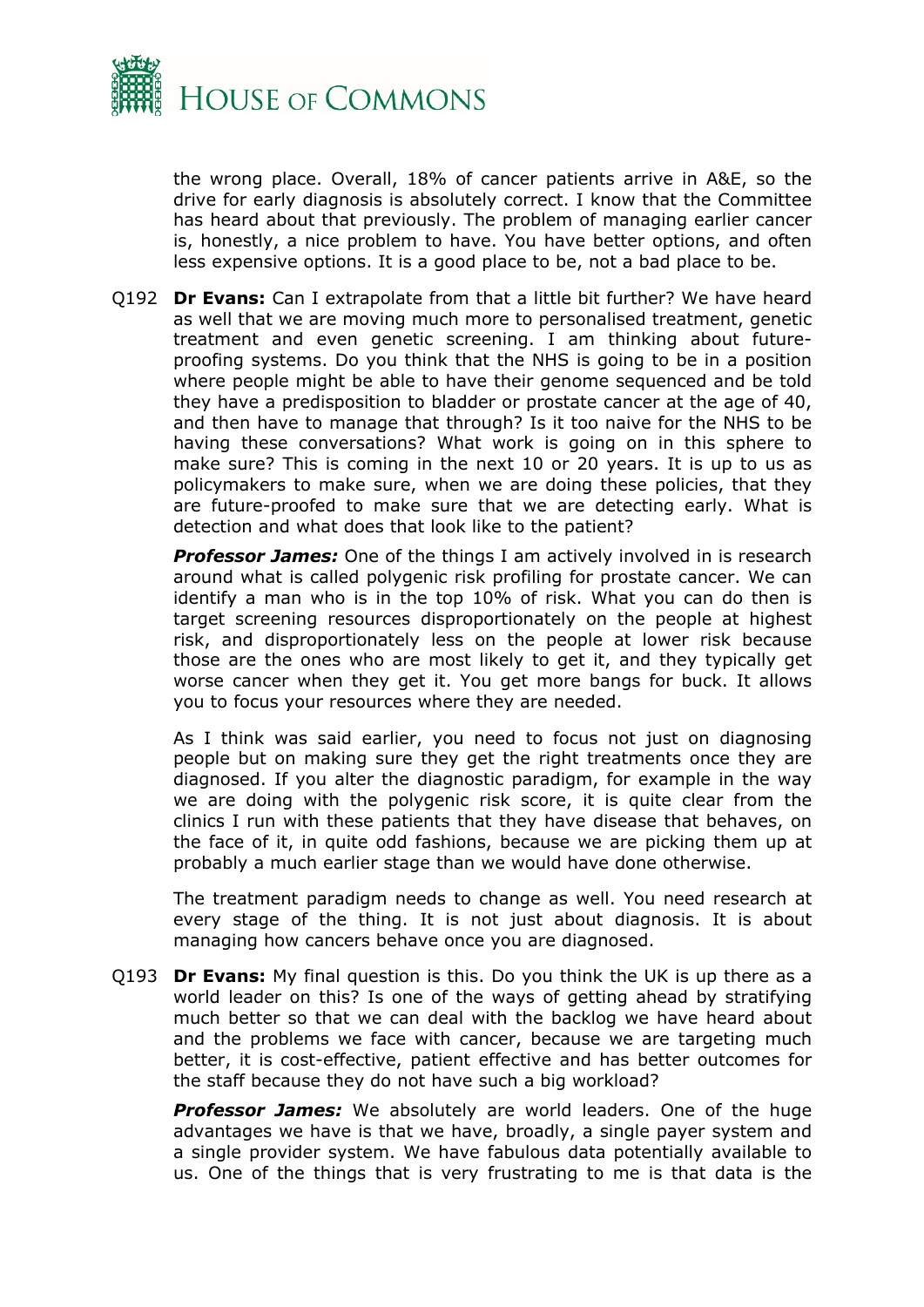

world's most valuable commodity. The biggest companies in the world are data companies. We have the most fantastic data resource. For me to access patients' data is an absolute minefield and expensive. We get charged a lot of money by NHS Digital to access data, for example, on late hip fractures caused as a result of the hormone therapies we give men for prostate cancer.

As a result of the trials we are doing, men live much longer so now they get fragility fractures that they would not have got because they would have been dead five years earlier. Getting that data out of NHS Digital is currently a battle we are having, and we have had to go through ethics committees and patient panels on whether it is reasonable that we have the data because we did not ask for it at the beginning. That is because we were not expecting the patients to be alive that long.

**Dr Evans:** Could you write to us on that?

Q194 **Chair:** We are giving you lots of homework. I want to give you all a chance to have a last word. I thought I might ask you the same question I asked the earlier panel. We have the Health Secretary coming here next week. In one sentence, if we are really to grasp this opportunity from science and innovation, what does he need to do differently from what we are doing at the moment?

*David Watson:* The most important thing we can do is this. NICE is currently looking at the way it appraises medicines, cancer medicines being a huge part of its workload. It is currently looking at a methods review, which is a big technical exercise. I think that methods review could be taken forward in the next couple of years, with a sort of ambitious outlook, at no additional cost. As you know, the medicines bill in the UK is capped. I think that would be a great opportunity to improve the long-term availability of medicines in the UK.

Q195 **Chair:** Thank you. Baroness Morgan?

*Baroness Morgan:* It is such a tough question. The really important question is about how the Secretary of State can view the system as a whole, joined-up system that is completely geared towards improving better outcomes for patients and see the golden thread of research and innovation running all the way through at every stage, so that you get it all joined up together, to take the amazing research and reputation that we have following all the way through to making us the best in the world for outcomes as well.

#### Q196 **Chair:** Thank you. Professor James?

*Professor James:* I think the lesson from Covid was that investing in research technologies and in broad-based clinical trials, recruiting large numbers of patients across the whole NHS, drove change very rapidly. We do trials on that scale in cancer, but we could do far more. It is a very powerful engine for change and is well worth the investment in the processes.